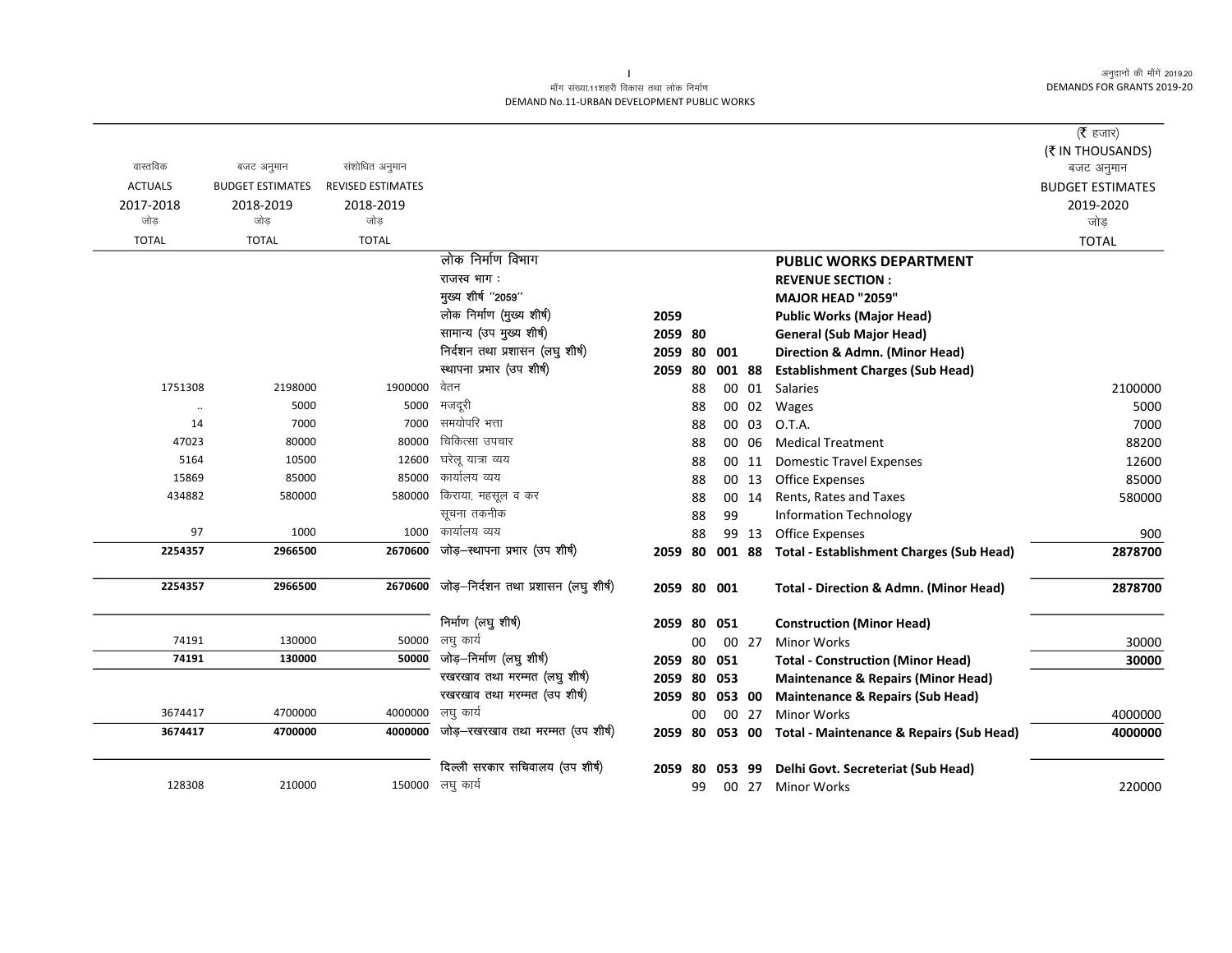#### माँग संख्या.11शहरी विकास तथा लोक निर्माण DEMAND No.11-URBAN DEVELOPMENT PUBLIC WORKS

|                |                         |                          |                                                       |         |    |        |       |                                                           | ( <b>रै</b> हजार)       |
|----------------|-------------------------|--------------------------|-------------------------------------------------------|---------|----|--------|-------|-----------------------------------------------------------|-------------------------|
|                |                         |                          |                                                       |         |    |        |       |                                                           | (₹ IN THOUSANDS)        |
| वास्तविक       | बजट अनुमान              | संशोधित अनुमान           |                                                       |         |    |        |       |                                                           | बजट अनुमान              |
| <b>ACTUALS</b> | <b>BUDGET ESTIMATES</b> | <b>REVISED ESTIMATES</b> |                                                       |         |    |        |       |                                                           | <b>BUDGET ESTIMATES</b> |
| 2017-2018      | 2018-2019               | 2018-2019                |                                                       |         |    |        |       |                                                           | 2019-2020               |
| जोड            | जोड                     | जोड                      |                                                       |         |    |        |       |                                                           | जोड                     |
| <b>TOTAL</b>   | <b>TOTAL</b>            | <b>TOTAL</b>             |                                                       |         |    |        |       |                                                           | <b>TOTAL</b>            |
| 128308         | 210000                  | 150000                   | जोड़-दिल्ली सरकार सचिवालय (उप शीर्ष)                  |         |    |        |       | 2059 80 053 99 Total - Delhi Govt. Secreteriat (Sub Head) | 220000                  |
|                |                         |                          | चुनाव कार्यालय (उप शीर्ष)                             |         |    |        |       |                                                           |                         |
|                |                         |                          |                                                       |         |    |        |       | 2059 80 053 98 Election Office (Sub Head)                 |                         |
| 10053          | 1000                    |                          | 10000 लघु कार्य<br>जोड़—चुनाव कार्यालय (उप शीर्ष)     |         | 98 |        | 00 27 | <b>Minor Works</b>                                        | 10000                   |
| 10053          | 1000                    | 10000                    | प्रशिक्षण निदेशालय (उप शीर्ष)                         |         |    |        |       | 2059 80 053 98 Total - Election Office (Sub Head)         | 10000                   |
|                |                         |                          |                                                       | 2059 80 |    |        |       | 053 97 Dte. Of Training (Sub Head)                        |                         |
| 13985          | 5000                    |                          | 10000 लघु कार्य                                       |         | 97 |        | 00 27 | <b>Minor Works</b>                                        | 10000                   |
| 13985          | 5000                    |                          | $\overline{10000}$ जोड़-प्रशिक्षण निदेशालय (उप शीर्ष) | 2059 80 |    |        |       | 053 97 Total - Dte. Of Training (Sub Head)                | 10000                   |
|                |                         |                          | नागरिक सुरक्षा एवं होम गार्ड (उप शीर्ष)               |         |    |        |       | 2059 80 053 96 Civil Defence & Home Guard (Sub Head)      |                         |
|                |                         |                          |                                                       |         |    |        |       |                                                           |                         |
| $\ddotsc$      | 3000                    |                          | 5000 लघु कार्य                                        |         | 96 |        | 00 27 | <b>Minor Works</b>                                        | 5000                    |
| $\ddotsc$      | 3000                    |                          | 5000 जोड़-नागरिक सुरक्षा एवं होम गार्ड (उप<br>शीर्ष)  | 2059 80 |    | 053 96 |       | Total - Civil Defence & Home Guard (Sub                   | 5000                    |
|                |                         |                          |                                                       |         |    |        |       | Head)                                                     |                         |
|                |                         |                          | सहकारिता विभाग (उप शीर्ष)                             |         |    |        |       | 2059 80 053 95 Co-operative Department (Sub Head)         |                         |
| $\cdot\cdot$   | 2000                    |                          | 5000 लघु कार्य                                        |         | 95 |        | 00 27 | <b>Minor Works</b>                                        | 5000                    |
| $\ddotsc$      | 2000                    | 5000                     | जोड़-सहकारिता विभाग (उप शीर्ष)                        |         |    |        |       | 2059 80 053 95 Total - Co-operative Department (Sub       | 5000                    |
|                |                         |                          |                                                       |         |    |        |       | Head)                                                     |                         |
|                |                         |                          | मण्डल आयुक्त कार्यालय (उप शीर्ष)                      |         |    |        |       | 2059 80 053 94 Divisional Commissioner's Office (Sub      |                         |
|                |                         |                          |                                                       |         |    |        |       | Head)                                                     |                         |
| 20686          | 40000                   |                          | 50000 लघु कार्य                                       |         | 94 |        | 00 27 | <b>Minor Works</b>                                        | 50000                   |
| 20686          | 40000                   |                          | 50000 जोड़-उपायुक्त कार्यालय (उप शीर्ष)               | 2059 80 |    | 053 94 |       | <b>Total - Divisional Commissioner's Office</b>           | 50000                   |
|                |                         |                          |                                                       |         |    |        |       | (Sub Head)                                                |                         |
|                |                         |                          | न्यायालय भवन (उप शीर्ष)                               |         |    |        |       | 2059 80 053 93 Court Buildings (Sub Head)                 |                         |
| 493942         | 400000                  |                          | 400000 लघु कार्य                                      |         | 93 |        | 00 27 | <b>Minor Works</b>                                        | 320000                  |
| 493942         | 400000                  |                          | 400000 जोड़-न्यायालय भवन (उप शीर्ष)                   |         |    |        |       | 2059 80 053 93 Total - Court Buildings (Sub Head)         | 320000                  |
|                |                         |                          | दिल्ली अधीनस्थ कर्मचारी चयन बोर्ड (उप                 |         |    |        |       | 2059 80 053 92 Delhi Subordinate Staff Selection Board    |                         |
|                |                         |                          | शीर्ष)                                                |         |    |        |       | (Sub Head)                                                |                         |
| 2112           | 5000                    |                          | 5000 लघु कार्य                                        |         | 92 |        | 00 27 | <b>Minor Works</b>                                        | 10000                   |
| 2112           | 5000                    | 5000                     | जोड–दिल्ली अधीनस्थ कर्मचारी चयन बोर्ड                 |         |    |        |       | 2059 80 053 92 Total - Delhi Subordinate Staff Selection  | 10000                   |
|                |                         |                          | (उप शीर्ष)                                            |         |    |        |       | <b>Board (Sub Head)</b>                                   |                         |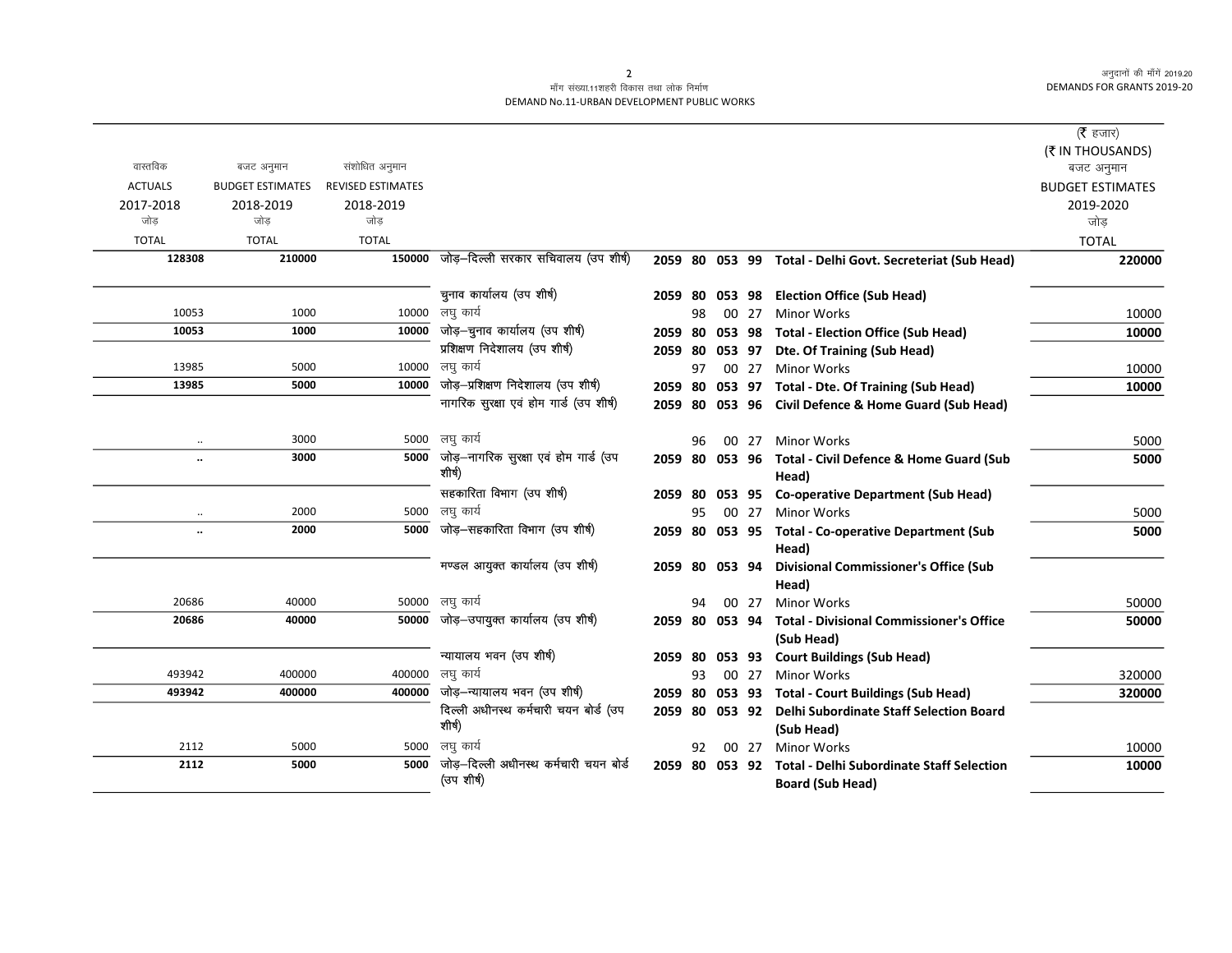### माँग संख्या.11शहरी विकास तथा लोक निर्माण DEMAND No.11-URBAN DEVELOPMENT PUBLIC WORKS

|                |                         |                          |                                                                              |                |    |       |                                                         | ( $\bar{\tau}$ हजार)           |
|----------------|-------------------------|--------------------------|------------------------------------------------------------------------------|----------------|----|-------|---------------------------------------------------------|--------------------------------|
| वास्तविक       | बजट अनुमान              | संशोधित अनुमान           |                                                                              |                |    |       |                                                         | (₹ IN THOUSANDS)<br>बजट अनुमान |
| <b>ACTUALS</b> | <b>BUDGET ESTIMATES</b> | <b>REVISED ESTIMATES</b> |                                                                              |                |    |       |                                                         | <b>BUDGET ESTIMATES</b>        |
| 2017-2018      | 2018-2019               | 2018-2019                |                                                                              |                |    |       |                                                         | 2019-2020                      |
| जोड            | जोड                     | जोड                      |                                                                              |                |    |       |                                                         | जोड़                           |
| <b>TOTAL</b>   | <b>TOTAL</b>            | <b>TOTAL</b>             |                                                                              |                |    |       |                                                         | <b>TOTAL</b>                   |
| 4343503        | 5366000                 | 4635000                  | जोड़–रखरखाव तथा मरम्मत (लघु शीर्ष)                                           | 2059 80 053    |    |       | <b>Total - Maintenance &amp; Repairs (Minor</b>         | 4630000                        |
|                |                         |                          |                                                                              |                |    |       | Head)                                                   |                                |
| 6672051        | 8462500                 | 7355600                  | जोड़–सामान्य (उप मुख्य शीर्ष)                                                | 2059 80        |    |       | <b>Total - General (Sub Major Head)</b>                 | 7538700                        |
| 6672051        | 8462500                 | 7355600                  | जोड़-मुख्य शीर्ष "2059"                                                      | 2059           |    |       | <b>TOTAL - MAJOR HEAD"2059"</b>                         | 7538700                        |
|                |                         |                          | मुख्य शीर्ष "2202"                                                           |                |    |       | MAJOR HEAD "2202"                                       |                                |
|                |                         |                          | सामान्य शिक्षा (मुख्य शीर्ष)                                                 | 2202           |    |       | <b>General Education (Major Head)</b>                   |                                |
|                |                         |                          | माध्यमिक शिक्षा (उप मुख्य शीर्ष)                                             | 2202 02        |    |       | <b>Secondary Education (Sub Major Head)</b>             |                                |
|                |                         |                          | इमारतों का रखरखाव (लघु शीर्ष)                                                | 2202 02 053    |    |       | <b>Maintenance of Buildings (Minor Head)</b>            |                                |
|                |                         |                          | सरकारी स्कूलों में सिविल और इलेक्ट्रिकल                                      | 2202 02 053 98 |    |       | <b>Comprehensive Maintenance of Civil &amp;</b>         |                                |
|                |                         |                          | कार्यों के व्यापक रखरखाव (उप शीर्ष)                                          |                |    |       | <b>Electrical Works in Govt. Schools (Sub</b>           |                                |
|                |                         |                          |                                                                              |                |    |       | Head)                                                   |                                |
| 873471         | 250000                  | 350000                   | लघु कार्य                                                                    |                | 98 | 00 27 | <b>Minor Works</b>                                      | 250000                         |
| 873471         | 250000                  | 350000                   | जोड़-सरकारी स्कूलों में सिविल और<br>इलेक्ट्रिकल कार्यों के व्यापक रखरखाव (उप | 2202 02 053 98 |    |       | <b>Total - Comprehensive Maintenance of</b>             | 250000                         |
|                |                         |                          | शीर्ष)                                                                       |                |    |       | <b>Civil &amp; Electrical Works in Govt. Schools</b>    |                                |
| 873471         | 250000                  | 350000                   | जोड़-इमारतों का रखरखाव (लघु शीर्ष)                                           |                |    |       | (Sub Head)                                              | 250000                         |
|                |                         |                          |                                                                              | 2202 02 053    |    |       | <b>Total - Maintenance of Buildings (Minor</b><br>Head) |                                |
| 873471         | 250000                  | 350000                   | जोड़-माध्यमिक शिक्षा (उप मुख्य शीर्ष)                                        | 2202 02        |    |       | <b>Total - Secondary Education (Sub Major</b>           | 250000                         |
|                |                         |                          |                                                                              |                |    |       | Head)                                                   |                                |
| 873471         | 250000                  | 350000                   | जोड़-मुख्य शीर्ष "2202"                                                      | 2202           |    |       | <b>TOTAL - MAJOR HEAD"2202"</b>                         | 250000                         |
|                |                         |                          | मुख्य शीर्ष "2210"                                                           |                |    |       | MAJOR HEAD "2210"                                       |                                |
|                |                         |                          | चिकित्सा एवं जन स्वास्थ्य (मुख्य शीर्ष)                                      | 2210           |    |       | <b>Medical &amp; Public Health (Major Head)</b>         |                                |
|                |                         |                          |                                                                              |                |    |       |                                                         |                                |
|                |                         |                          | शहरी स्वास्थ्य सेवा (एलोपैथी) (उप मुख्य                                      | 2210 01        |    |       | <b>Urban Health Services-Allopathy (Sub</b>             |                                |
|                |                         |                          | शीर्ष)                                                                       |                |    |       | Major Head)                                             |                                |
|                |                         |                          | अस्पताल और डिसपेंसरी (लघु शीर्ष)                                             | 2210 01 110    |    |       | <b>Hospital &amp; Dispensaries (Minor Head)</b>         |                                |
|                |                         |                          | भवन (उप शीर्ष)                                                               | 2210 01 110 10 |    |       | <b>Buildings (Sub Head)</b>                             |                                |
| 14048          | 20000                   | 20000                    | गीता कॉलोनी में सुपर स्पेशिलिटी बाल<br>चिकित्सा अस्पताल                      |                | 10 | 98 27 | Super Speciality Pediatric Hospital at Geeta            | 20000                          |
|                | 500                     |                          | राज्य औषधि प्राधिकरण व खरीद एजेंसी                                           |                |    |       | Colony                                                  |                                |
| $\ddotsc$      |                         |                          |                                                                              |                | 10 |       | 97 27 State Drug Authority & Procurement Agency         |                                |

 $\overline{\mathbf{3}}$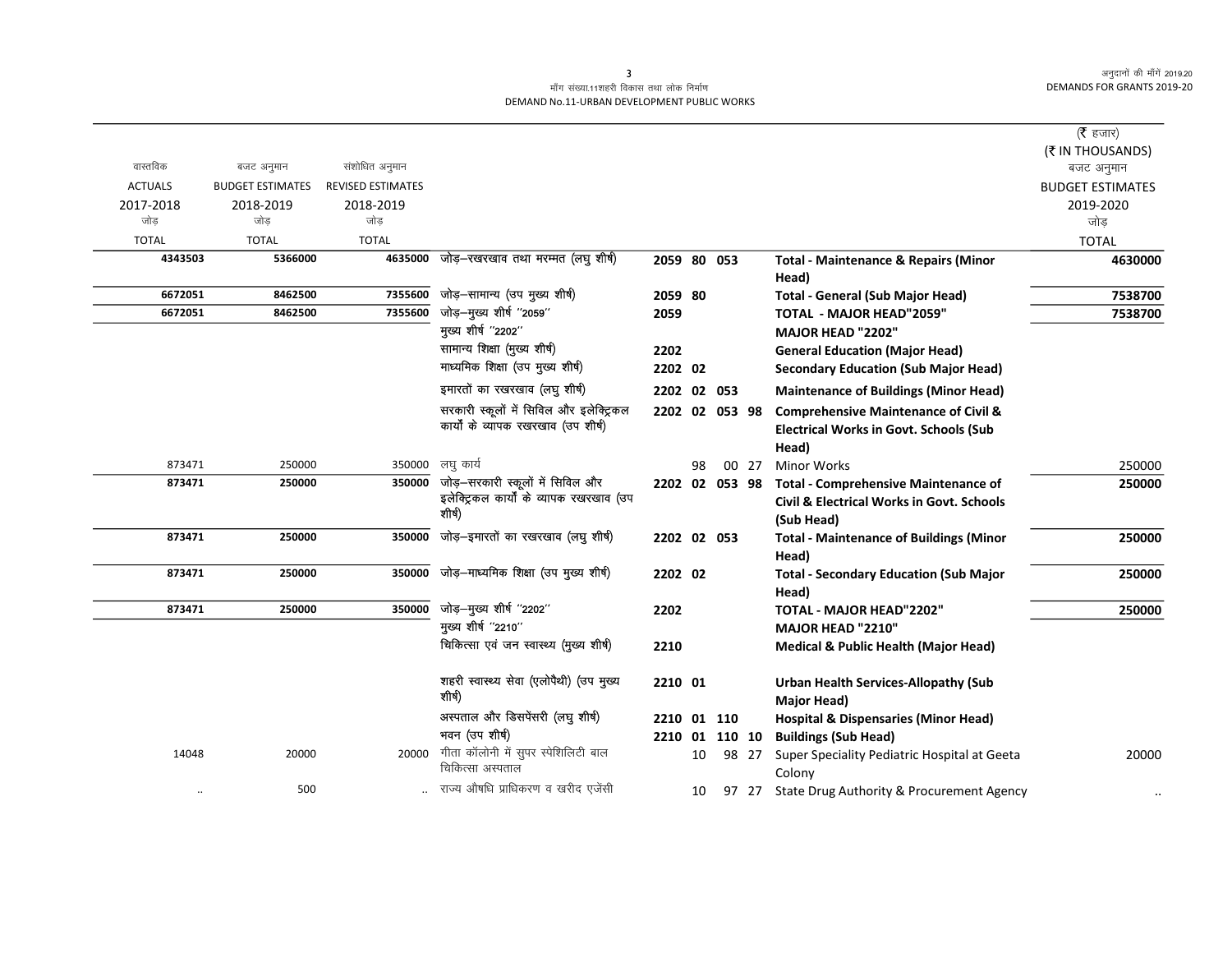#### माँग संख्या.11शहरी विकास तथा लोक निर्माण DEMAND No.11-URBAN DEVELOPMENT PUBLIC WORKS

|                |                         |                          |                                                |                |    |       |                                                   | (रै हजार)               |
|----------------|-------------------------|--------------------------|------------------------------------------------|----------------|----|-------|---------------------------------------------------|-------------------------|
|                |                         |                          |                                                |                |    |       |                                                   | (₹ IN THOUSANDS)        |
| वास्तविक       | बजट अनुमान              | संशोधित अनुमान           |                                                |                |    |       |                                                   | बजट अनुमान              |
| <b>ACTUALS</b> | <b>BUDGET ESTIMATES</b> | <b>REVISED ESTIMATES</b> |                                                |                |    |       |                                                   | <b>BUDGET ESTIMATES</b> |
| 2017-2018      | 2018-2019               | 2018-2019                |                                                |                |    |       |                                                   | 2019-2020               |
| जोड            | जोड                     | जोड़                     |                                                |                |    |       |                                                   | जोड़                    |
| <b>TOTAL</b>   | <b>TOTAL</b>            | <b>TOTAL</b>             |                                                |                |    |       |                                                   | <b>TOTAL</b>            |
| 30191          | 30000                   | 37500                    | राजीव गाँधी सुपर स्पेशिलिटी अस्पताल,           |                | 10 | 95 27 | Rajiv Gandhi Super Specialty Hospital, Tahir      | 40000                   |
|                |                         |                          | ताहिरपुर                                       |                |    |       | Pur                                               |                         |
| 1822           | 3000                    | 2000                     | लारेंस रोड पर ए.एस. जैन नेत्र अस्पताल          |                | 10 | 94 27 | A.S.Jain Eye Hospital at Lawrence Road            | 2500                    |
| 26399          | 30000                   | 40000                    | कड़कड़डूमा में डा. हेडगेवार आरोग्य संस्थान     |                | 10 | 93 27 | Dr. Hedgewar Arogya Sansthan at                   | 40000                   |
|                |                         |                          |                                                |                |    |       | Karkardooma                                       |                         |
| 21606          | 27500                   | 20000                    | नरेला मे सत्यवादी राजा हरिश्चन्द्र अस्पताल     |                | 10 | 92 27 | Satyawadi Raja Harichandra Hospital at            | 27500                   |
|                |                         |                          |                                                |                |    |       | Narela                                            |                         |
| 31330          | 20000                   | 30000                    | डी.डी.यू. उत्कृष्ट विशेषता अस्पताल जनकपुरी     |                | 10 | 91 27 | DDU Super Speciality Hospital Janak Puri          | 30000                   |
| 24452          | 20000                   |                          | 27500 श्री दादा देव मात्री एवं शिशु चिकित्सालय |                |    |       | Shri Dadadev Matri Avum Shishu                    |                         |
|                |                         |                          |                                                |                | 10 | 90 27 | Chikitsalaya                                      | 25000                   |
| 69762          | 64500                   |                          | 75000 डा. बाबा साहेब अम्बेडकर अस्पताल          |                | 10 | 89 27 | Dr. Baba Saheb Ambedkar Hospital                  | 80000                   |
| 48384          | 60000                   | 60000                    | जी.बी.पंत अस्पताल                              |                | 10 | 88 27 | G.B. Pant Hospital                                | 80000                   |
| 191480         | 200000                  | 180000                   | लोक नायक अस्पताल                               |                | 10 | 87 27 | Lok Nayak Hospital                                | 180000                  |
| 13375          | 20000                   | 20000                    | गुरू नानक अस्पताल                              |                | 10 | 86 27 | Guru Nanak Eye Hospital                           | 20000                   |
| 158901         | 195000                  | 180000                   | गुरूतेग बहादुर कालेज एवं अस्पताल               |                | 10 | 85 27 | G.T.B. Medical College & Hospital                 | 200000                  |
| 57887          | 75000                   | 85000                    | दीन दयाल उपाध्याय अस्पताल                      |                | 10 | 84 27 | Deen Dayal Upadhayay Hospital                     | 85000                   |
| 9573           | 12500                   | 12500                    | सरदार बल्लभ भाई पटेल अस्पताल                   |                | 10 | 83 27 | Sardar Ballabh Bhai Patel Hospital                | 15000                   |
| 17674          | 15000                   | 25000                    | मालवीय नगर कालोनी अस्पताल                      |                | 10 | 82 27 | Malviya Nagar Colony Hospital                     | 25000                   |
| 24616          | 25000                   | 30000                    | आचार्य भिकश् अस्पताल                           |                | 10 | 81 27 | Acharya Bhikshu Hospital                          | 35000                   |
| 28393          | 29500                   | 32500                    | महर्षि बालमीकि अस्पताल                         |                | 10 | 80 27 | Maharishi Balmiki Hospital                        | 30000                   |
| 19705          | 25000                   | 25000                    | शास्त्री पार्क अस्पताल                         |                | 10 | 79 27 | Shastri Park Colony Hospital                      | 30000                   |
| 27881          | 30000                   | 17500                    | भगवान महावीर अस्पताल                           |                | 10 | 78 27 | Bhagwan Mahavir Hospital                          | 32500                   |
| 41172          | 35000                   | 55000                    | राव तूला राम अस्पताल                           |                | 10 | 77 27 | Rao Tula Ram Hospital                             | 45000                   |
| 2394           | 7000                    | 10000                    | डा. एन.सी.जोशी मैमोरियल अस्पताल                |                | 10 | 76 27 | Dr. N.C. Joshi Memorial Hospital                  | 10000                   |
| 9              | 2000                    | 2000                     | स्वास्थ्य एवं प्रसूति केन्द्र कान्ति नगर       |                | 10 | 75 27 | Health cum Maternity Centre Kanti Nagar           | 2500                    |
| 6194           | 10000                   | 5000                     | अरूणा आसफ अली राजकीय अस्पताल                   |                | 10 | 74 27 | Aruna Asaf Ali Hospital                           | 10000                   |
| 867248         | 956500                  | 991500                   | जोड़-भवन (उप शीर्ष)                            | 2210 01 110 10 |    |       | <b>Total - Buildings (Sub Head)</b>               | 1065000                 |
| 867248         | 956500                  | 991500                   | जोड़-अस्पताल और डिसपेंसरी (लघु शीर्ष)          | 2210 01 110    |    |       | <b>Total - Hospital &amp; Dispensaries (Minor</b> | 1065000                 |
|                |                         |                          |                                                |                |    |       | Head)                                             |                         |

 $\overline{4}$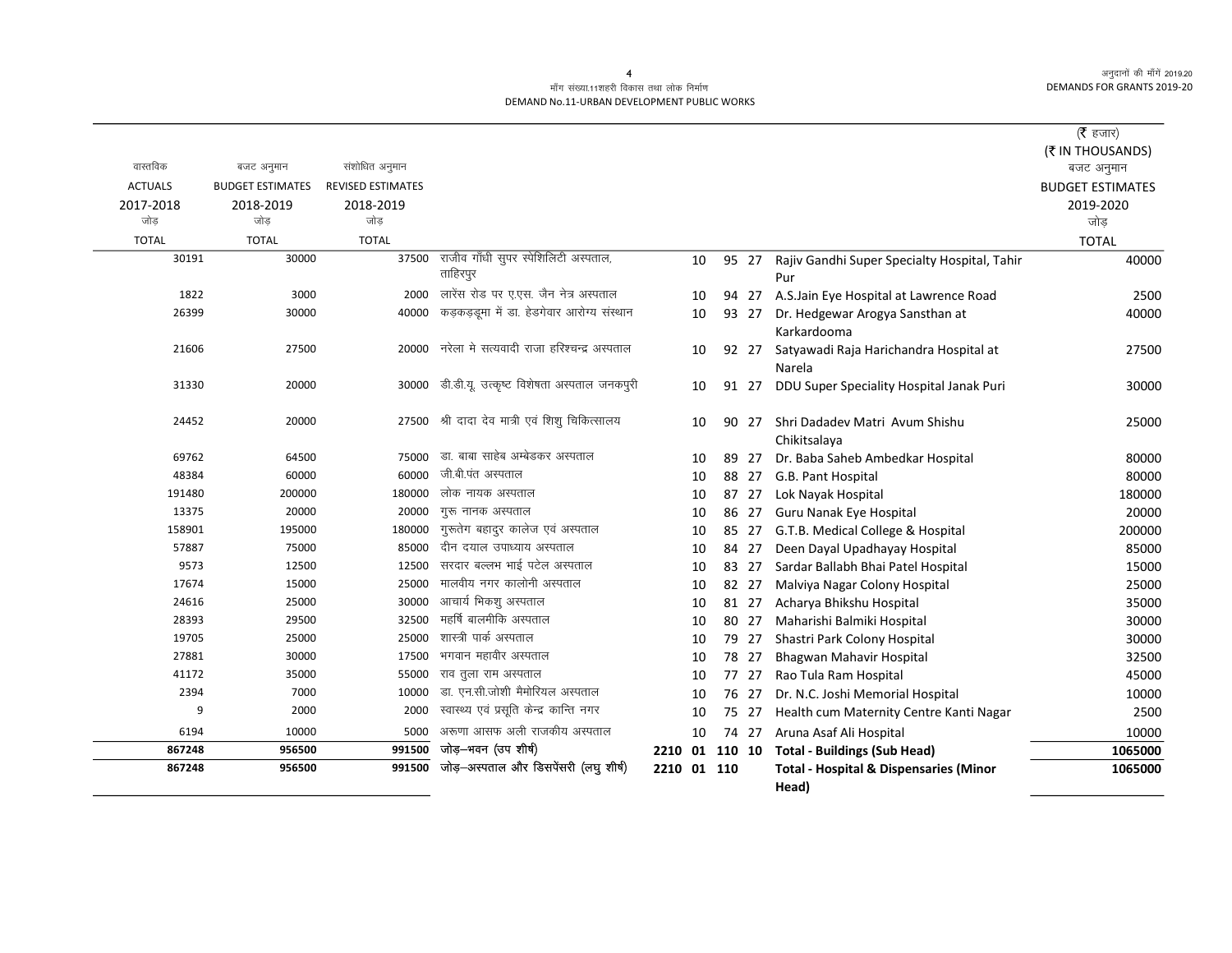### माँग संख्या.11शहरी विकास तथा लोक निर्माण DEMAND No.11-URBAN DEVELOPMENT PUBLIC WORKS

|                |                         |                          |                                                                             |                |    |       |                                                                                   | ( $\bar{\tau}$ हजार)    |
|----------------|-------------------------|--------------------------|-----------------------------------------------------------------------------|----------------|----|-------|-----------------------------------------------------------------------------------|-------------------------|
|                |                         |                          |                                                                             |                |    |       |                                                                                   | (₹ IN THOUSANDS)        |
| वास्तविक       | बजट अनुमान              | संशोधित अनुमान           |                                                                             |                |    |       |                                                                                   | बजट अनुमान              |
| <b>ACTUALS</b> | <b>BUDGET ESTIMATES</b> | <b>REVISED ESTIMATES</b> |                                                                             |                |    |       |                                                                                   | <b>BUDGET ESTIMATES</b> |
| 2017-2018      | 2018-2019               | 2018-2019                |                                                                             |                |    |       |                                                                                   | 2019-2020               |
| जोड            | जोड                     | जोड                      |                                                                             |                |    |       |                                                                                   | जोड                     |
| <b>TOTAL</b>   | <b>TOTAL</b>            | <b>TOTAL</b>             |                                                                             |                |    |       |                                                                                   | <b>TOTAL</b>            |
|                |                         |                          | अनूसुचित जातियों के लिए विशेष घटक<br>योजना (लघु शीर्ष)                      | 2210 01 789    |    |       | <b>Special Component Plan for Scheduled</b><br><b>Castes (Minor Head)</b>         |                         |
| 35857          | 50000                   | 25000                    | मंगोलपुरी में संजय गाँधी मैमोरियल अस्पताल<br>(एस.सी.एस.पी) (उप शीर्ष)       |                | 93 | 00 27 | Sanjay Gandhi Memorial Hospital at<br>Mangolpuri (SCSP) (Sub Head)                | 35000                   |
| 28470          | 30000                   | 30000                    | खिचड़ी पुर में लाल बहादुर शास्त्री अस्पताल<br>हेतु (एस.सी.एस.पी) (उप शीर्ष) |                | 92 | 00 27 | Lal Bahadur Shastri Hospital at Khichripur<br>(SCSP) (Sub Head)                   | 35000                   |
| 17273          | 20000                   | 20000                    | जहॉगीर पुरी में बाबू जगजीवन राम अस्पताल<br>हेतु (एस.सी.एस.पी) (उप शीर्ष)    |                | 91 | 00 27 | Babu Jagjivan Ram Hospital at Jahangirpuri<br>(SCSP) (Sub Head)                   | 22500                   |
| 17863          | 35000                   | 30000                    | औषधालय स्वास्थ्य केन्द्र के भवन निर्माण हेतु<br>(एस.सी.एस.पी) (उप शीर्ष)    |                | 90 | 00 27 | Construction of Building for<br>dispensary/health centre (SCSP) (Sub Head)        | 40000                   |
| 24739          | 30000                   | 40000                    | रघुबीर नगर में गुरू गोविंद सिंह अस्पताल<br>(एस.सी.एस.पी) (उप शीर्ष)         |                | 89 | 00 27 | Guru Gobind Singh Hospital at Raghubir<br>Nagar (SCSP) (Sub Head)                 | 35000                   |
| 124202         | 165000                  | 145000                   | जोड़-अनूसुचित जातियों के लिए विशेष<br>घटक योजना (लघु शीर्ष)                 | 2210 01 789    |    |       | <b>Total - Special Component Plan for</b><br><b>Scheduled Castes (Minor Head)</b> | 167500                  |
| 991450         | 1121500                 | 1136500                  | जोड़-शहरी स्वास्थ्य सेवा (एलोपैथी) (उप<br>मुख्य शीर्ष)                      | 2210 01        |    |       | <b>Total - Urban Health Services-Allopathy</b><br>(Sub Major Head)                | 1232500                 |
|                |                         |                          | चिकित्सा शिक्षा, प्रशिक्षण और अनुसंधान<br>(उप मुख्य शीर्ष)                  | 2210 05        |    |       | <b>Medical Education, Training and Research</b><br>(Sub Major Head)               |                         |
|                |                         |                          | आयुर्वेद (लघु शीर्ष)                                                        | 2210 05 101    |    |       | Ayurveda (Minor Head)                                                             |                         |
|                |                         |                          | भवन (उप शीर्ष)                                                              | 2210 05 101 85 |    |       | <b>Buildings (Sub Head)</b>                                                       |                         |
| 20233          | 30000                   | 20000                    | आर्युवेदिक एवं यूनानी तिब्बिया कालेज                                        |                | 85 | 98 27 | Ayurvedic & Unani Tibbia College                                                  | 30000                   |
| $\ddotsc$      | 1500                    | 2000                     | भारतीय चिकित्सा प्रणाली का विकास एवं<br>सुदृढ़ीकरण                          |                | 85 | 97 27 | Development and stregthening of ISM                                               | 3000                    |
| 20233          | 31500                   | 22000                    | जोड़-भवन (उप शीर्ष)                                                         |                |    |       | 2210 05 101 85 Total - Buildings (Sub Head)                                       | 33000                   |
| 20233          | 31500                   | 22000                    | जोड़-आयुर्वेद (लघु शीर्ष)                                                   | 2210 05 101    |    |       | Total - Ayurveda (Minor Head)                                                     | 33000                   |
|                |                         |                          | होम्योपैथी (लघु शीर्ष)                                                      | 2210 05 102    |    |       | Homoeopathy (Minor Head)                                                          |                         |
|                |                         |                          | भवन (उप शीर्ष)                                                              | 2210 05 102 96 |    |       | <b>Buildings (Sub Head)</b>                                                       |                         |
| 1418           | 2000                    | 2000                     | भारतीय चिकित्सा पद्धति एवं होम्योपैथी<br>निदेशालय                           |                | 96 | 98 27 | Directorate of ISM & Homoeopathy                                                  | 2500                    |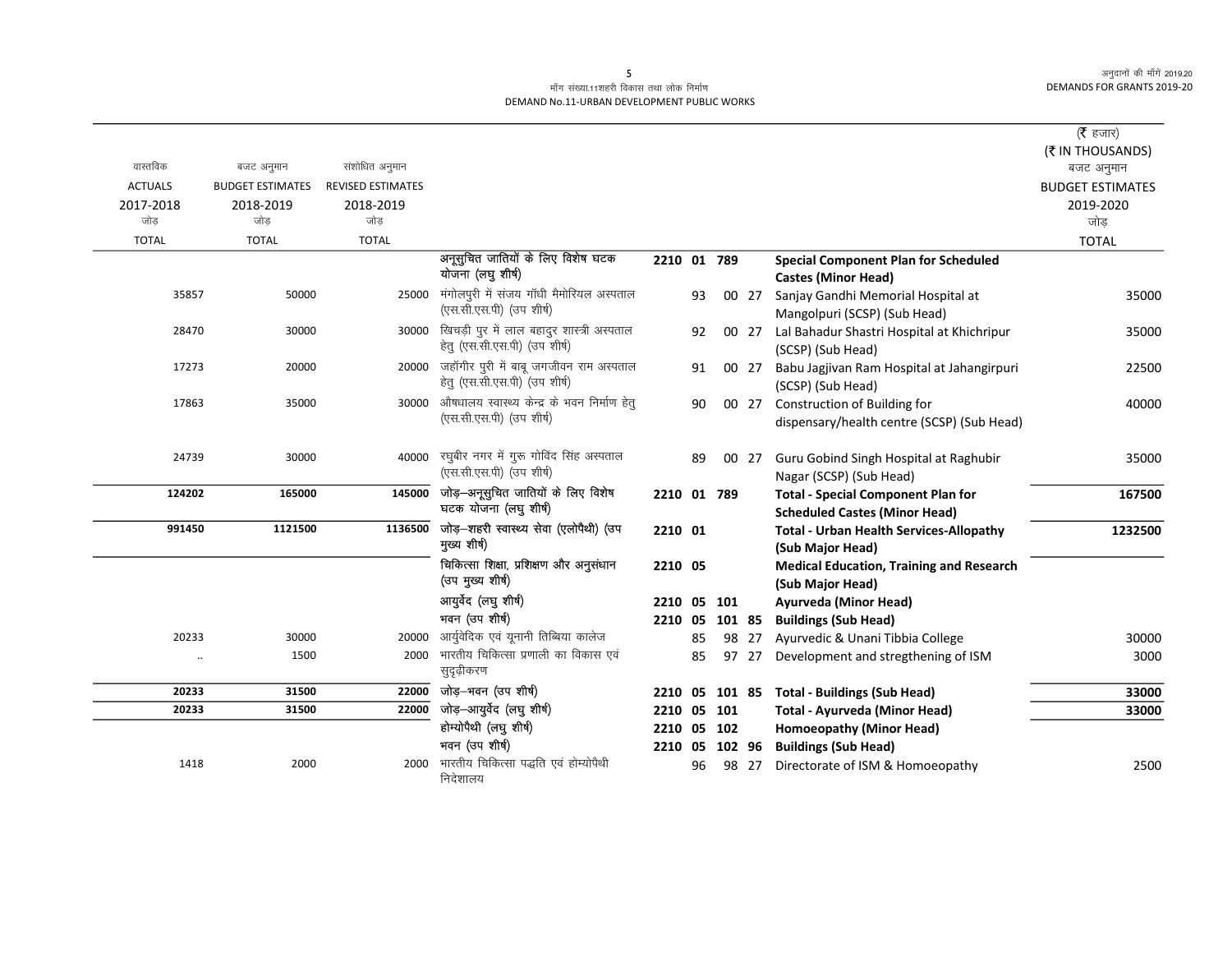#### माँग संख्या.11शहरी विकास तथा लोक निर्माण DEMAND No.11-URBAN DEVELOPMENT PUBLIC WORKS

| वास्तविक             |                                       |                                            |                                                                 |             |    |        |       |                                                                                    | ( $\bar{\tau}$ हजार)<br>(₹ IN THOUSANDS) |
|----------------------|---------------------------------------|--------------------------------------------|-----------------------------------------------------------------|-------------|----|--------|-------|------------------------------------------------------------------------------------|------------------------------------------|
| <b>ACTUALS</b>       | बजट अनुमान<br><b>BUDGET ESTIMATES</b> | संशोधित अनुमान<br><b>REVISED ESTIMATES</b> |                                                                 |             |    |        |       |                                                                                    | बजट अनुमान                               |
| 2017-2018            | 2018-2019                             | 2018-2019                                  |                                                                 |             |    |        |       |                                                                                    | <b>BUDGET ESTIMATES</b><br>2019-2020     |
| जोड                  | जोड                                   | जोड़                                       |                                                                 |             |    |        |       |                                                                                    | जोड़                                     |
| <b>TOTAL</b>         | <b>TOTAL</b>                          | <b>TOTAL</b>                               |                                                                 |             |    |        |       |                                                                                    | <b>TOTAL</b>                             |
| $\ddotsc$            | 5000                                  | 7500                                       | होम्योपैथी की स्वास्थ्य सेवाओं का विकास                         |             | 96 |        | 97 27 | Development of health care services of                                             | 10000                                    |
|                      |                                       |                                            |                                                                 |             |    |        |       | homoeopathic                                                                       |                                          |
| 1418                 | 7000                                  | 9500                                       | जोड़–भवन (उप शीर्ष)                                             | 2210 05     |    |        |       | 102 96 Total - Buildings (Sub Head)                                                | 12500                                    |
| 1418                 | 7000                                  | 9500                                       | जोड़—होम्योपैथी (लघु शीर्ष)                                     | 2210 05     |    | 102    |       | <b>Total - Homoeopathy (Minor Head)</b>                                            | 12500                                    |
|                      |                                       |                                            | ऐलोपैथी (लघु शीर्ष)                                             | 2210 05 105 |    |        |       | <b>Allopathy (Minor Head)</b>                                                      |                                          |
|                      |                                       |                                            | भवन (उप शीर्ष)                                                  | 2210 05     |    | 105 65 |       | <b>Buildings (Sub Head)</b>                                                        |                                          |
| 139165               | 100000                                | 140000                                     | मौलाना आजाद मेडिकल कालेज भवन                                    |             | 65 |        | 98 27 | M.A.M. College building                                                            | 120000                                   |
| $\ddot{\phantom{a}}$ | 5000                                  |                                            | मौलाना आजाद मेडिकल कॉलेज का विस्तार                             |             | 65 |        | 97 27 | <b>Expansion of MAM College</b>                                                    |                                          |
| 139165               | 105000                                | 140000                                     | जोड़–भवन (उप शीर्ष)                                             | 2210 05     |    | 105 65 |       | <b>Total - Buildings (Sub Head)</b>                                                | 120000                                   |
| 139165               | 105000                                | 140000                                     | जोड़-ऐलोपैथी (लघु शीर्ष)                                        | 2210 05 105 |    |        |       | <b>Total - Allopathy (Minor Head)</b>                                              | 120000                                   |
| 160816               | 143500                                | 171500                                     | जोड़—चिकित्सा शिक्षा, प्रशिक्षण और<br>अनुसंधान (उप मुख्य शीर्ष) | 2210 05     |    |        |       | <b>Total - Medical Education, Training and</b><br><b>Research (Sub Major Head)</b> | 165500                                   |
|                      |                                       |                                            | जन स्वास्थ्य (उप मुख्य शीर्ष)                                   | 2210 06     |    |        |       | <b>Public Health (Sub Major Head)</b>                                              |                                          |
|                      |                                       |                                            | जन स्वास्थ्य प्रयोगशालाएं (लघु शीर्ष)                           | 2210 06 107 |    |        |       | <b>Public Health Laboratories (Minor Head)</b>                                     |                                          |
| $\ddot{\phantom{a}}$ | 1000                                  |                                            | केन्द्रीय प्रयोगशाला (उप शीर्ष)                                 |             | 95 |        | 00 27 | Central Laboratory (Sub Head)                                                      |                                          |
| $\ddot{\phantom{a}}$ | 1000                                  |                                            | जोड़-जन स्वास्थ्य प्रयोगशालाएं (लघु शीर्ष)                      | 2210 06 107 |    |        |       | <b>Total - Public Health Laboratories (Minor</b>                                   |                                          |
|                      | 1000                                  |                                            | जोड़ – जन स्वास्थ्य (उप मुख्य शीर्ष)                            | 2210 06     |    |        |       | Head)                                                                              |                                          |
| $\ddotsc$            |                                       |                                            |                                                                 |             |    |        |       | Total - Public Health (Sub Major Head)                                             |                                          |
| 1152266              | 1266000                               | 1308000                                    | जोड़-मुख्य शीर्ष "2210"                                         | 2210        |    |        |       | <b>TOTAL - MAJOR HEAD"2210"</b>                                                    | 1398000                                  |
|                      |                                       |                                            | मुख्य शीर्ष "2216"                                              |             |    |        |       | MAJOR HEAD "2216"                                                                  |                                          |
|                      |                                       |                                            | आवास (मुख्य शीर्ष)                                              | 2216        |    |        |       | <b>Housing (Major Head)</b>                                                        |                                          |
|                      |                                       |                                            | सरकारी निवास भवन (उप मुख्य शीर्ष)                               | 2216 01     |    |        |       | Govt. Residential Building (Sub Major                                              |                                          |
|                      |                                       |                                            |                                                                 |             |    |        |       | Head)                                                                              |                                          |
|                      |                                       |                                            | सामान्य पूल आवास (लघु शीर्ष)                                    | 2216 01 106 |    |        |       | <b>General Pool Accommodation (Minor</b><br>Head)                                  |                                          |
|                      |                                       |                                            | रखरखाव तथा मरम्मत (उप शीर्ष)                                    | 2216 01     |    | 106 99 |       | <b>Maintenance &amp; Repairs (Sub Head)</b>                                        |                                          |
| 53874                | 95000                                 | 100000                                     | किराया, महसूल व कर                                              |             | 99 |        | 00 14 | Rents, Rates and Taxes                                                             | 111000                                   |
| 608870               | 770000                                | 711500                                     | लघु कार्य                                                       |             | 99 |        | 00 27 | <b>Minor Works</b>                                                                 | 803000                                   |
| 662744               | 865000                                |                                            | 811500 जोड़-रखरखाव तथा मरम्मत (उप शीर्ष)                        |             |    |        |       | 2216 01 106 99 Total - Maintenance & Repairs (Sub Head)                            | 914000                                   |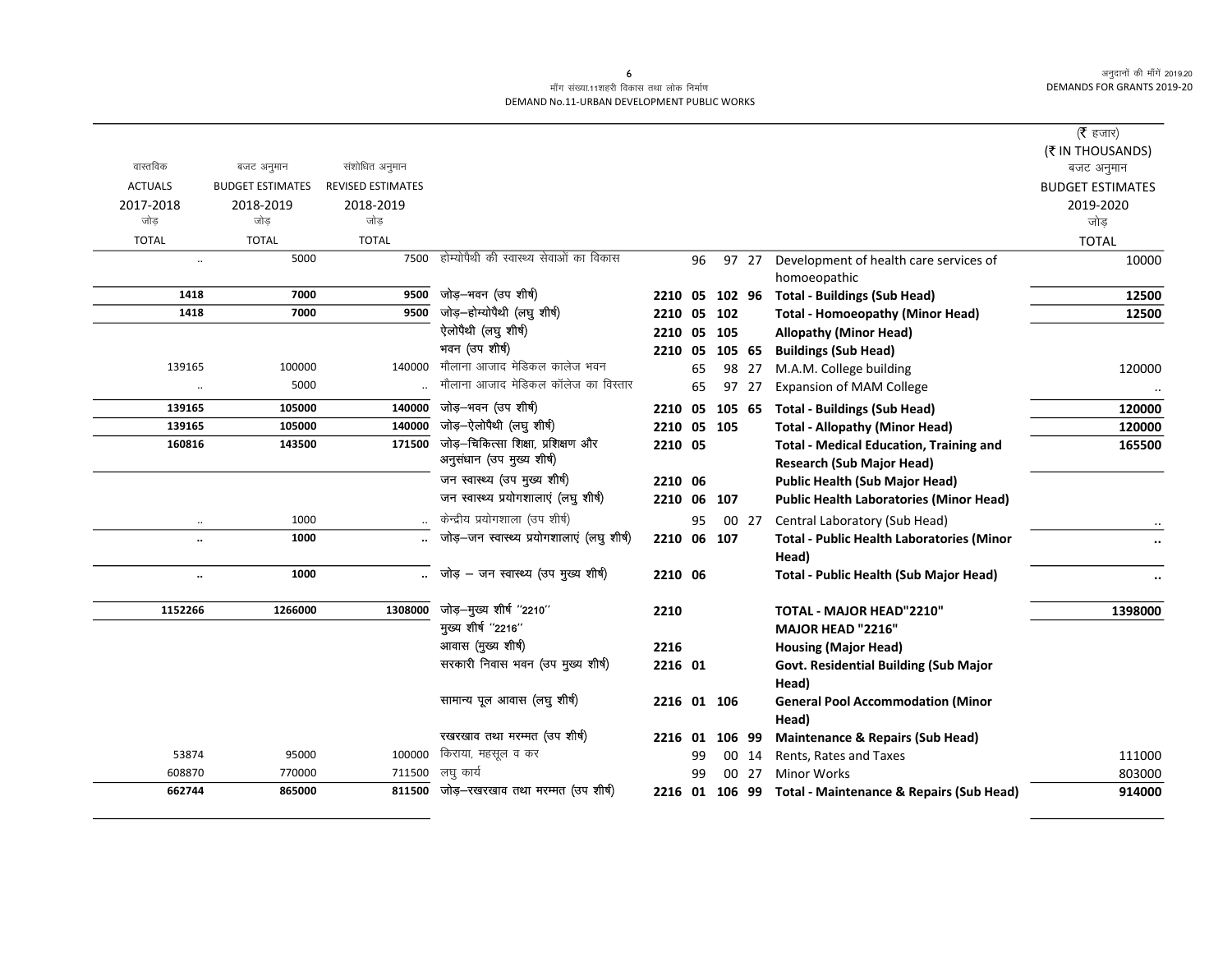#### माँग संख्या.11शहरी विकास तथा लोक निर्माण DEMAND No.11-URBAN DEVELOPMENT PUBLIC WORKS

|                |                         |                          |                                        |                |    |        |       |                                                | ( $\bar{\tau}$ हजार)    |
|----------------|-------------------------|--------------------------|----------------------------------------|----------------|----|--------|-------|------------------------------------------------|-------------------------|
|                |                         |                          |                                        |                |    |        |       |                                                | (₹ IN THOUSANDS)        |
| वास्तविक       | बजट अनुमान              | संशोधित अनुमान           |                                        |                |    |        |       |                                                | बजट अनुमान              |
| <b>ACTUALS</b> | <b>BUDGET ESTIMATES</b> | <b>REVISED ESTIMATES</b> |                                        |                |    |        |       |                                                | <b>BUDGET ESTIMATES</b> |
| 2017-2018      | 2018-2019               | 2018-2019                |                                        |                |    |        |       |                                                | 2019-2020               |
| जोड            | जोड                     | जोड                      |                                        |                |    |        |       |                                                | जोड                     |
| <b>TOTAL</b>   | <b>TOTAL</b>            | <b>TOTAL</b>             |                                        |                |    |        |       |                                                | <b>TOTAL</b>            |
|                |                         |                          | निर्माण (उप शीर्ष)                     | 2216 01        |    | 106 98 |       | <b>Construction (Sub Head)</b>                 |                         |
| 7036           | 70000                   | 27000                    | लघु कार्य                              |                | 98 |        | 00 27 | <b>Minor Works</b>                             | 35000                   |
| 7036           | 70000                   | 27000                    | जोड़–निर्माण (उप शीर्ष)                | 2216 01 106 98 |    |        |       | <b>Total - Construction (Sub Head)</b>         | 35000                   |
|                |                         |                          | दिल्ली सरकार कर्मचारी आवास (उप शीर्ष)  | 2216 01 106 87 |    |        |       | Delhi Govt.Staff Quarters (Sub Head)           |                         |
| 138150         | 290000                  |                          | 238000 लघु कार्य                       |                | 87 |        | 00 27 | <b>Minor Works</b>                             | 258000                  |
| 138150         | 290000                  | 238000                   | जोड़–दिल्ली सरकार कर्मचारी आवास (उप    | 2216 01 106 87 |    |        |       | <b>Total - Delhi Govt.Staff Quarters (Sub</b>  | 258000                  |
|                |                         |                          | शीर्ष)                                 |                |    |        |       | Head)                                          |                         |
| 807930         | 1225000                 | 1076500                  | जोड़-सामान्य पूल आवास (लघु शीर्ष)      | 2216 01 106    |    |        |       | <b>Total - General Pool Accommodation</b>      | 1207000                 |
|                |                         |                          |                                        |                |    |        |       | (Minor Head)                                   |                         |
| 807930         | 1225000                 | 1076500                  | जोड़—सरकारी निवास भवन (उप मुख्य शीर्ष) | 2216 01        |    |        |       | <b>Total - Govt. Residential Building (Sub</b> | 1207000                 |
|                |                         |                          |                                        |                |    |        |       | <b>Major Head)</b>                             |                         |
| 807930         | 1225000                 | 1076500                  | जोड़-मुख्य शीर्ष "2216"                | 2216           |    |        |       | <b>TOTAL - MAJOR HEAD"2216"</b>                | 1207000                 |
|                |                         |                          | मुख्य शीर्ष "3054"                     |                |    |        |       | <b>MAJOR HEAD "3054"</b>                       |                         |
|                |                         |                          | सड़के तथा पुल (मुख्य शीर्ष)            | 3054           |    |        |       | Roads & Bridges (Major Head)                   |                         |
|                |                         |                          | जिला तथा अन्य सड़के (उप मुख्य शीर्ष)   | 3054 04        |    |        |       | District & Other Roads (Sub Major Head)        |                         |
|                |                         |                          | रखरखाव तथा मरम्मत (लघु शीर्ष)          | 3054           | 04 | 105    |       | <b>Maintenance and Repairs (Minor Head)</b>    |                         |
|                |                         |                          | लोक निर्माण विभाग की सड़कों का व्यापक  | 3054           | 04 | 105 98 |       | <b>Comprehensive Maintenance of PWD</b>        |                         |
|                |                         |                          | रखरखाव (उप शीर्ष)                      |                |    |        |       | Roads (Sub Head)                               |                         |
| 220153         | 750000                  | 482500                   | लघु कार्य                              |                | 98 |        | 00 27 | <b>Minor Works</b>                             | 330500                  |
| 220153         | 750000                  | 482500                   | जोड़—लोक निर्माण विभाग की सड़कों का    | 3054 04        |    | 105 98 |       | <b>Total - Comprehensive Maintenance of</b>    | 330500                  |
|                |                         |                          | व्यापक रखरखाव (उप शीर्ष)               |                |    |        |       | <b>PWD Roads (Sub Head)</b>                    |                         |
| 220153         | 750000                  | 482500                   | जोड़–रखरखाव तथा मरम्मत (लघु शीर्ष)     | 3054           | 04 | 105    |       | <b>Total - Maintenance and Repairs (Minor</b>  | 330500                  |
|                |                         |                          |                                        |                |    |        |       | Head)                                          |                         |
|                |                         |                          | अन्य व्यय (लघु शीर्ष)                  | 3054           | 04 | 800    |       | <b>Other Expenditure (Minor Head)</b>          |                         |
|                |                         |                          | जिला सड़के (उप शीर्ष)                  | 3054           | 04 | 800 94 |       | <b>District Roads (Sub Head)</b>               |                         |
|                |                         |                          | स्ट्रीट लाइट बिजली बिल                 |                | 94 | 98     |       | <b>Street Light Electricity Bills</b>          |                         |
| 825746         | 1100000                 |                          | 1130000 लघु कार्य                      |                | 94 |        | 98 27 | <b>Minor Works</b>                             | 1170000                 |
|                |                         |                          | कार्य प्रभारित स्थापना                 |                | 94 | 97     |       | <b>Workcharge Establishment</b>                |                         |
| 635086         | 1200000                 | 900000 वेतन              |                                        |                | 94 |        |       | 97 01 Salaries                                 | 1050000                 |
|                |                         |                          |                                        |                |    |        |       |                                                |                         |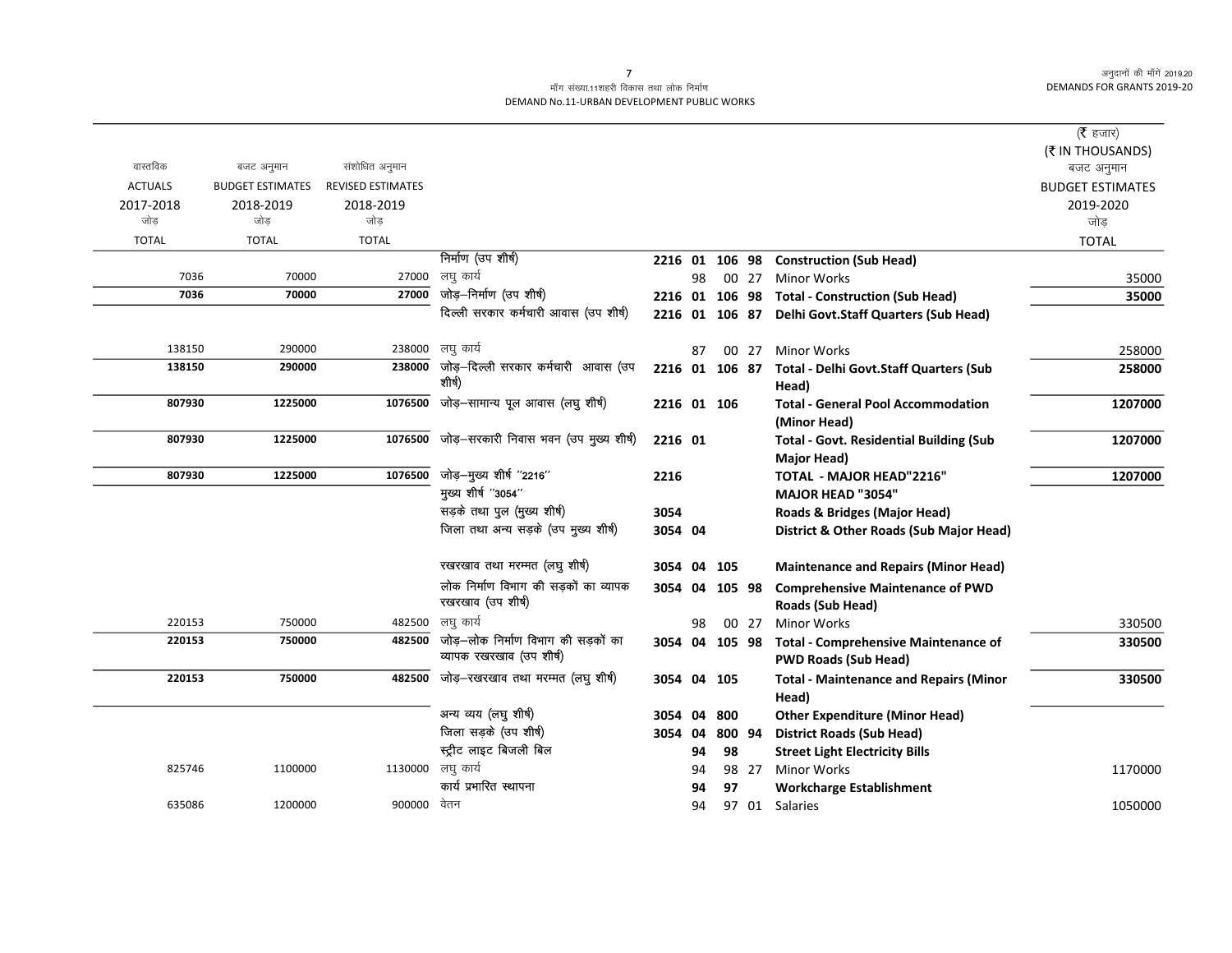#### माँग संख्या.11शहरी विकास तथा लोक निर्माण DEMAND No.11-URBAN DEVELOPMENT PUBLIC WORKS

|                  |                         |                          |                                                     |             |    |        |       |                                                               | (रै हजार)               |
|------------------|-------------------------|--------------------------|-----------------------------------------------------|-------------|----|--------|-------|---------------------------------------------------------------|-------------------------|
| वास्तविक         |                         | संशोधित अनुमान           |                                                     |             |    |        |       |                                                               | (₹ IN THOUSANDS)        |
|                  | बजट अनुमान              |                          |                                                     |             |    |        |       |                                                               | बजट अनुमान              |
| <b>ACTUALS</b>   | <b>BUDGET ESTIMATES</b> | <b>REVISED ESTIMATES</b> |                                                     |             |    |        |       |                                                               | <b>BUDGET ESTIMATES</b> |
| 2017-2018<br>जोड | 2018-2019<br>जोड        | 2018-2019<br>जोड         |                                                     |             |    |        |       |                                                               | 2019-2020<br>जोड़       |
| <b>TOTAL</b>     | <b>TOTAL</b>            | <b>TOTAL</b>             |                                                     |             |    |        |       |                                                               |                         |
|                  |                         |                          | रखरखाव                                              |             | 94 | 96     |       | <b>Maintenance</b>                                            | <b>TOTAL</b>            |
| 3249773          | 4000000                 | 3500000                  | लघु कार्य                                           |             | 94 |        | 96 27 | <b>Minor Works</b>                                            | 3500000                 |
| 4710605          | 6300000                 | 5530000                  | जोड़–जिला सड़के (उप शीर्ष)                          | 3054        | 04 | 800 94 |       | <b>Total - District Roads (Sub Head)</b>                      | 5720000                 |
| 4710605          | 6300000                 | 5530000                  | जोड़-अन्य व्यय (लघु शीर्ष)                          | 3054 04     |    | 800    |       | <b>Total - Other Expenditure (Minor Head)</b>                 | 5720000                 |
| 4930758          | 7050000                 | 6012500                  | जोड़–जिला तथा अन्य सड़के (उप मुख्य<br>शीर्ष)        | 3054 04     |    |        |       | Total - District & Other Roads (Sub Major<br>Head)            | 6050500                 |
|                  |                         |                          | सामान्य (उप मुख्य शीर्ष)                            | 3054 80     |    |        |       | <b>General (Sub Major Head)</b>                               |                         |
|                  |                         |                          | अनुसंधान और विकास (लघु शीर्ष)                       | 3054 80     |    | 004    |       | <b>Research &amp; Development (Minor Head)</b>                |                         |
|                  |                         |                          | विभिन्न गलियारों का व्यवहार्यता अध्ययन<br>(उपशीर्ष) | 3054 80     |    | 004 97 |       | <b>Feasibility Studies of Various Corridors</b><br>(Sub Head) |                         |
|                  |                         |                          | अन्य प्रभार                                         |             | 97 |        | 00 50 | <b>Other Charges</b>                                          | 50000                   |
|                  | $\ddot{\phantom{a}}$    |                          | जोड़–विभिन्न गलियारों का व्यवहार्यता                | 3054 80     |    | 004 97 |       | <b>Total - Feasibility Studies of Various</b>                 | 50000                   |
|                  |                         |                          | अध्ययन (उप शीर्ष)                                   |             |    |        |       | <b>Corridors (Sub Head)</b>                                   |                         |
|                  |                         |                          | जोड़-अनुसंधान और विकास (लघु शीर्ष)                  | 3054 80 004 |    |        |       | <b>Total - Research &amp; Development (Minor</b><br>Head)     | 50000                   |
|                  | $\ddotsc$               |                          | जोड़-सामान्य (उप मुख्य शीर्ष)                       | 3054 80     |    |        |       | <b>Total - General (Sub Major Head)</b>                       | 50000                   |
| 4930758          | 7050000                 | 6012500                  | जोड़–मुख्य शीर्ष "3054"                             | 3054        |    |        |       | <b>TOTAL - MAJOR HEAD"3054"</b>                               | 6100500                 |
| 14436476         | 18253500                | 16102600                 | जोड़-राजस्व भाग                                     |             |    |        |       | <b>TOTAL - REVENUE SECTION</b>                                | 16494200                |
|                  |                         |                          | पूँजी भाग:                                          |             |    |        |       | <b>CAPITAL SECTION:</b>                                       |                         |
|                  |                         |                          | मुख्य शीर्ष "4055"                                  |             |    |        |       | MAJOR HEAD "4055"                                             |                         |
|                  |                         |                          | पुलिस पर पूँजी परिव्यय (मुख्य शीर्ष)                | 4055        |    |        |       | <b>Capital Outlay on Police (Major Head)</b>                  |                         |
|                  |                         |                          | दिल्ली पुलिस (लघु शीर्ष)                            | 4055 00     |    | 212    |       | <b>Delhi Police (Minor Head)</b>                              |                         |
| 20985            | 45000                   | 50000                    | दिल्ली अपराध विज्ञान प्रयोग शाला (उप शीर्ष)         |             | 90 |        | 00 42 | Delhi Forensic Science Laboratory (Sub<br>Head)               | 53000                   |
| 20985            | 45000                   | 50000                    | जोड़-दिल्ली पुलिस (लघु शीर्ष)                       | 4055 00 212 |    |        |       | <b>Total - Delhi Police (Minor Head)</b>                      | 53000                   |
| 20985            | 45000                   | 50000                    | जोड़-मुख्य शीर्ष "4055"                             | 4055        |    |        |       | Total - MAJOR HEAD "4055"                                     | 53000                   |
|                  |                         |                          | मुख्य शीर्ष "4059"                                  |             |    |        |       | MAJOR HEAD "4059"                                             |                         |
|                  |                         |                          | लोक निर्माण पर पूँजी परिव्यय (मुख्य शीर्ष)          | 4059        |    |        |       | Capital Outlay on Public Works (Major<br>Head)                |                         |
|                  |                         |                          | कार्यालय भवन (उप मुख्य शीर्ष)                       | 4059 01     |    |        |       | <b>Office buildings (Sub Major Head)</b>                      |                         |
|                  |                         |                          | निर्माण (लघु शीर्ष)                                 | 4059 01 051 |    |        |       | <b>Construction (Minor Head)</b>                              |                         |

 $\boldsymbol{8}$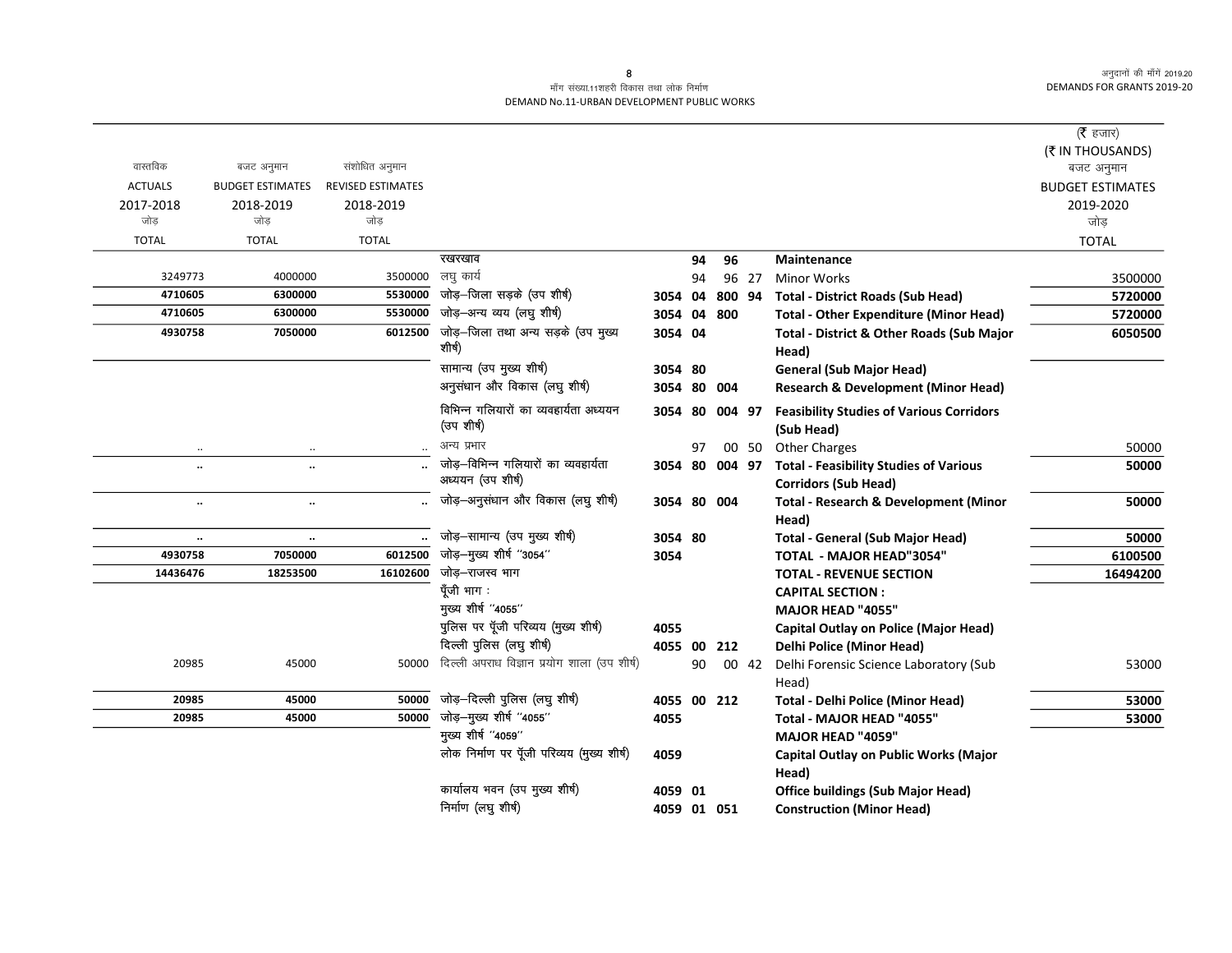#### माँग संख्या.11शहरी विकास तथा लोक निर्माण DEMAND No.11-URBAN DEVELOPMENT PUBLIC WORKS

|                      |                         |                          |                                                                  |             |    |        |       |                                                                               | ( $\bar{\tau}$ हजार)<br>(₹ IN THOUSANDS) |
|----------------------|-------------------------|--------------------------|------------------------------------------------------------------|-------------|----|--------|-------|-------------------------------------------------------------------------------|------------------------------------------|
| वास्तविक             | बजट अनुमान              | संशोधित अनुमान           |                                                                  |             |    |        |       |                                                                               | बजट अनुमान                               |
| <b>ACTUALS</b>       | <b>BUDGET ESTIMATES</b> | <b>REVISED ESTIMATES</b> |                                                                  |             |    |        |       |                                                                               | <b>BUDGET ESTIMATES</b>                  |
| 2017-2018            | 2018-2019               | 2018-2019                |                                                                  |             |    |        |       |                                                                               | 2019-2020                                |
| जोड                  | जोड                     | जोड़                     |                                                                  |             |    |        |       |                                                                               | जोड                                      |
| <b>TOTAL</b>         | <b>TOTAL</b>            | <b>TOTAL</b>             |                                                                  |             |    |        |       |                                                                               | <b>TOTAL</b>                             |
| 909623               | 570000                  | 750000                   | न्यायालय भवन (उप शीर्ष)                                          |             | 96 |        | 00 53 | <b>Court Buildings (Sub Head)</b>                                             | 1850000                                  |
| 89635                | 150000                  | 30000                    | उपायुक्त कार्यालय (उप शीर्ष)                                     |             | 95 |        | 00 53 | Dy. Commissioner Office (Sub Head)                                            | 150000                                   |
| 22778                | 30000                   | 20000                    | दिल्ली फार्मास्युटिकल विज्ञान एवं अनुसंधान<br>संस्थान (उप शीर्ष) |             | 89 |        | 00 53 | Delhi Institute of Pharmaceutical Science<br>and Research (Sub Head)          | $\ddotsc$                                |
|                      | 500                     |                          | दिल्ली भवन (उप शीर्ष)                                            |             | 80 |        | 00 53 | Delhi Bhawan (Sub Head)                                                       |                                          |
|                      |                         | 10000                    | दिल्ली सरकार के भवनों / परिसरों में                              |             | 79 |        | 00 53 | Installation/Erection of hoarding structure                                   | 100000                                   |
|                      |                         |                          | सरकारी विज्ञापन के लिए संरचना की                                 |             |    |        |       | on Delhi Govt. Buildings/ Premises for Govt.                                  |                                          |
|                      |                         |                          | स्थापना / निर्माण (उप शीर्ष)                                     |             |    |        |       | Advertisements (Sub Head)                                                     |                                          |
| 1022036              | 750500                  | 810000                   | जोड़–निर्माण (लघु शीर्ष)                                         | 4059 01 051 |    |        |       | <b>Total - Construction (Minor Head)</b>                                      | 2100000                                  |
|                      |                         |                          | मशीनरी एवं उपकरण (लघु शीर्ष)                                     | 4059 01 052 |    |        |       | <b>Machinery &amp; Equipments (Minor Head)</b>                                |                                          |
| $\ddot{\phantom{0}}$ | $\cdot\cdot$            | 250000                   | सभी जेलों में सीसीटीवी निगरानी प्रणाली की<br>स्थापना / ओएण्डएम   |             | 98 |        | 00 53 | Installation/ O&M of CCTV Survillance<br>systems in all Jails (Sub Head)      | 750000                                   |
| $\ddot{\phantom{a}}$ | $\ddotsc$               | 250000                   | जोड़—मशीनरी एवं उपकरण (लघु शीर्ष)                                | 4059 01 052 |    |        |       | <b>Total - Machinery &amp; Equipments (Minor</b>                              | 750000                                   |
|                      |                         |                          |                                                                  |             |    |        |       | Head)                                                                         |                                          |
| 1022036              | 750500                  |                          | 1060000 जोड़- भवन कार्यालय (उप मुख्य शीर्ष)                      | 4059 01     |    |        |       | <b>Total - Office buildings (Sub Major Head)</b>                              | 2850000                                  |
|                      |                         |                          | अन्य भवन (उप मुख्य शीर्ष)                                        | 4059 60     |    |        |       | <b>Other Buildings (Sub Major Head)</b>                                       |                                          |
|                      |                         |                          | निर्माण (लघु शीर्ष)                                              | 4059 60 051 |    |        |       | <b>Construction (Minor Head)</b>                                              |                                          |
|                      |                         |                          | न्याय प्रशासन (उप शीर्ष)                                         | 4059        | 60 | 051 80 |       | <b>Administration of Justice (Sub Head)</b>                                   |                                          |
| 126224               | 290000                  | 400000                   | न्याय पालिका के लिए आधरभूत सुविधाऐं ;(सी.<br>एस.एस)              |             | 80 |        | 90 42 | Infrastructural facilities for Judiciary (CSS)                                | 400000                                   |
| 126224               | 290000                  | 400000                   | जोड़—न्याय प्रशासन (उप शीर्ष)                                    | 4059 60     |    | 051 80 |       | <b>Total - Administration of Justice (Sub Head)</b>                           | 400000                                   |
| 126224               | 290000                  | 400000                   | जोड़-निर्माण (लघु शीर्ष)                                         | 4059 60 051 |    |        |       | <b>Total - Construction (Minor Head)</b>                                      | 400000                                   |
| 126224               | 290000                  | 400000                   | जोड़-अन्य भवन (उप मुख्य शीर्ष)                                   | 4059 60     |    |        |       | <b>Total - Other Buildings (Sub Major Head)</b>                               | 400000                                   |
| 1148260              | 1040500                 | 1460000                  | जोड़-मुख्य शीर्ष "4059"                                          | 4059        |    |        |       | <b>TOTAL - MAJOR HEAD"4059"</b>                                               | 3250000                                  |
|                      |                         |                          | मुख्य शीर्ष "4070"                                               |             |    |        |       | <b>MAJOR HEAD "4070"</b>                                                      |                                          |
|                      |                         |                          | प्रशासनिक सेवाओं पर पूँजी परिव्यय (मुख्य<br>शीर्ष)               | 4070        |    |        |       | <b>Capital Outlay on Other Administrative</b><br><b>Services (Major Head)</b> |                                          |
|                      |                         |                          | अन्य व्यय (लघु शीर्ष)                                            | 4070 00 800 |    |        |       | <b>Other Expenditure (Minor Head)</b>                                         |                                          |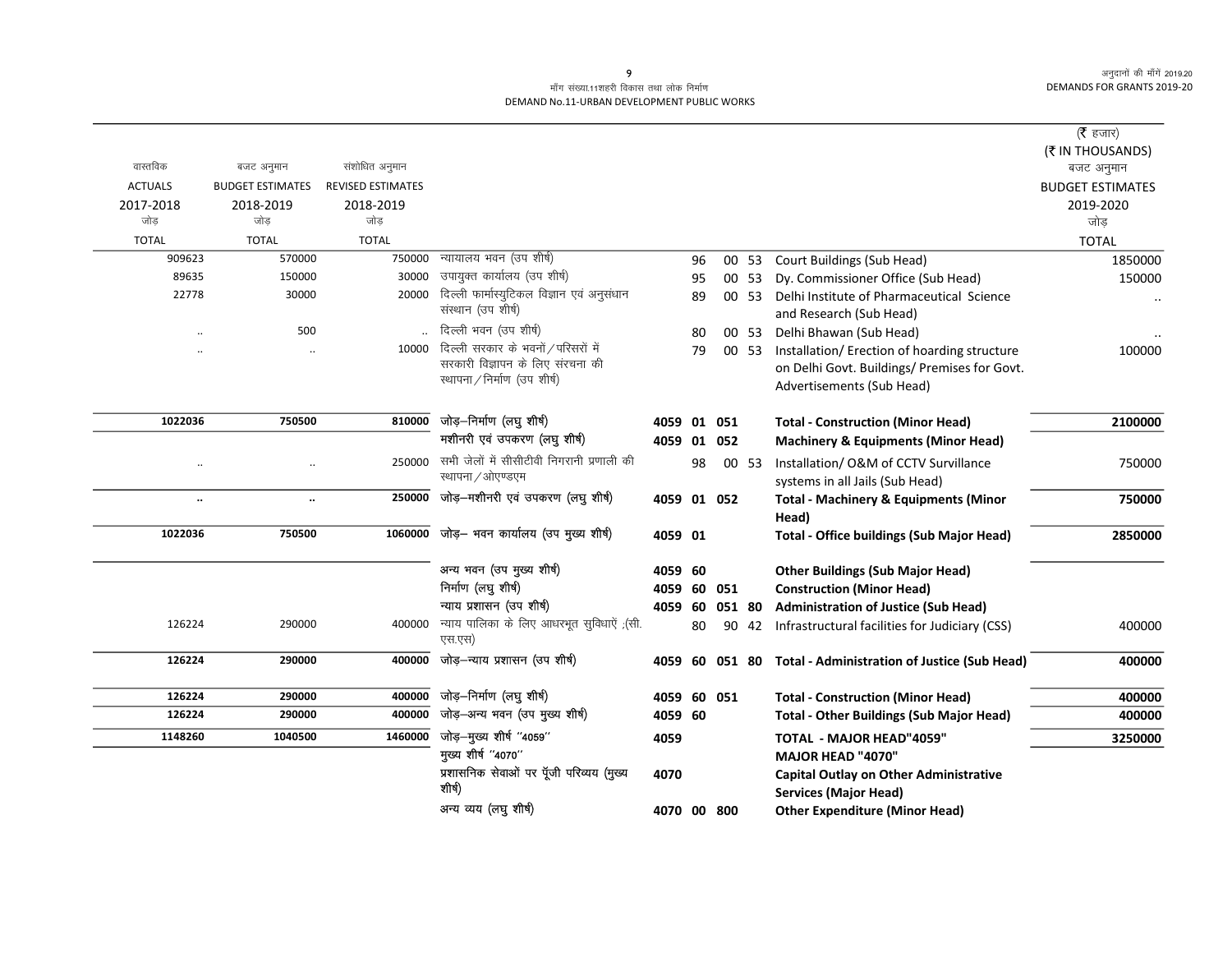## माँग संख्या.11शहरी विकास तथा लोक निर्माण DEMAND No.11-URBAN DEVELOPMENT PUBLIC WORKS

|                |                         |                          |                                                  |             |    |                |       |                                                                | ( $\bar{\tau}$ हजार)<br>(₹ IN THOUSANDS) |
|----------------|-------------------------|--------------------------|--------------------------------------------------|-------------|----|----------------|-------|----------------------------------------------------------------|------------------------------------------|
| वास्तविक       | बजट अनुमान              | संशोधित अनुमान           |                                                  |             |    |                |       |                                                                | बजट अनुमान                               |
| <b>ACTUALS</b> | <b>BUDGET ESTIMATES</b> | <b>REVISED ESTIMATES</b> |                                                  |             |    |                |       |                                                                | <b>BUDGET ESTIMATES</b>                  |
| 2017-2018      | 2018-2019               | 2018-2019                |                                                  |             |    |                |       |                                                                | 2019-2020                                |
| जोड़           | जोड                     | जोड                      |                                                  |             |    |                |       |                                                                | जोड़                                     |
| <b>TOTAL</b>   | <b>TOTAL</b>            | <b>TOTAL</b>             |                                                  |             |    |                |       |                                                                | <b>TOTAL</b>                             |
| 32186          | 100000                  | 80000                    | दिल्ली अग्नि शमन (उप शीर्ष)                      |             | 98 |                | 00 53 | Delhi Fire Service (Sub Head)                                  | 100000                                   |
| 267522         | 200000                  | 200000                   | केन्द्रीय कारागार (उप शीर्ष)                     |             | 89 |                |       | 00 42 Central Jail Building (Sub Head)                         | 200000                                   |
| 299708         | 300000                  | 280000                   | जोड़-अन्य व्यय (लघु शीर्ष)                       | 4070 00 800 |    |                |       | <b>Total - Other Expenditure (Minor Head)</b>                  | 300000                                   |
| 299708         | 300000                  | 280000                   | जोड़-मुख्य शीर्ष "4070"                          | 4070        |    |                |       | <b>TOTAL - MAJOR HEAD"4070"</b>                                | 300000                                   |
|                |                         |                          | मुख्य शीर्ष "4202"                               |             |    |                |       | <b>MAJOR HEAD "4202"</b>                                       |                                          |
|                |                         |                          | शिक्षा, खेल-कूद, कला और संस्डुति पर              | 4202        |    |                |       | Capital Outlay on Education Sports, Art &                      |                                          |
|                |                         |                          | पूँजी परिव्यय                                    |             |    |                |       | <b>Culture</b>                                                 |                                          |
|                |                         |                          | सामान्य शिक्षा (उप मुख्य शीर्ष)                  | 4202 01     |    |                |       | <b>General Education (Sub Major Head)</b>                      |                                          |
|                |                         |                          | माध्यमिक शिक्षा (लघु शीर्ष)                      | 4202 01     |    | 202            |       | <b>Secondary Education (Minor Head)</b>                        |                                          |
|                |                         |                          | माध्यमिक स्कूलो के लिए भवनों का निर्माण          |             | 99 |                | 00 53 | <b>Construction of Buildings for Secondary</b>                 |                                          |
|                |                         |                          | (उप शीर्ष)                                       |             |    |                |       | Schools (Sub Head)                                             |                                          |
| 4481578        | 650000                  | 2650000                  | स्वीकृत                                          |             |    |                |       | Voted                                                          | 1000000                                  |
| $\ddotsc$      | $\ddotsc$               |                          | भारित                                            |             |    |                |       | Charged                                                        |                                          |
| $\cdot$        | 650000                  | 1600000                  | मौजूदा स्कूल बिल्डिंग में अतिरिक्त कक्षा के      |             | 94 |                | 00 53 | <b>Construction of Additional Class Rooms in</b>               | 6000000                                  |
|                |                         |                          | लिए कमरे का निर्माण (उप शीर्ष)                   |             |    |                |       | the existing School Buildings (Sub Head)                       |                                          |
| 4481578        | 1300000                 | 4250000                  | जोड़—माध्यमिक शिक्षा (लघु शीर्ष)                 | 4202 01 202 |    |                |       | <b>Total - Secondary Education (Minor Head)</b>                | 7000000                                  |
| 4481578        | 1300000                 | 4250000                  | स्वीकृत                                          |             |    |                |       | Voted                                                          | 7000000                                  |
| $\cdot$        | $\ddotsc$               |                          | भारित                                            |             |    |                |       | Charged                                                        |                                          |
|                |                         |                          | विश्वविद्यालय एवं उच्चशिक्षा (लघु शीर्ष)         | 4202 01 203 |    |                |       | <b>University and Higher Education (Minor</b><br>Head)         |                                          |
| 288998         | 200000                  | 150000                   | दिल्ली सरकार द्वारा प्रायोजित महाविद्यालयों      |             | 97 |                | 00 42 | <b>Construction of Delhi Government</b>                        |                                          |
|                |                         |                          | के भवन निर्माण (उप शीर्ष)                        |             |    |                |       | sponsored College Buildings (Sub Head)                         |                                          |
| $\ddotsc$      | $\ddotsc$               |                          | सरकारी कॉलेजों / विश्वविद्यालयों की              |             | 90 |                | 00 53 | Infrastructure Projects of Govt. Colleges/                     | 1500000                                  |
|                |                         |                          | मूलढाँचा परियोजनाएँ (उप शीर्ष)                   |             |    |                |       | Universities (Sub Head)                                        |                                          |
| 288998         | 200000                  | 150000                   | जोड़-विश्वविद्यालय एवं उच्चशिक्षा (लघु<br>शीर्ष) | 4202 01 203 |    |                |       | <b>Total - University and Higher Education</b><br>(Minor Head) | 1500000                                  |
|                |                         |                          | सामान्य (लघु शीर्ष)                              | 4202 01 600 |    |                |       | <b>General (Minor Head)</b>                                    |                                          |
|                |                         |                          | सरकारी स्कूलों में सीसीटीवी कैमरों की            |             |    | 4202 01 600 92 |       | <b>Installation of CCTV Cameras in</b>                         |                                          |
|                |                         |                          | स्थापना (उप शीर्ष)                               |             |    |                |       | <b>Government Schools (Sub Head)</b>                           |                                          |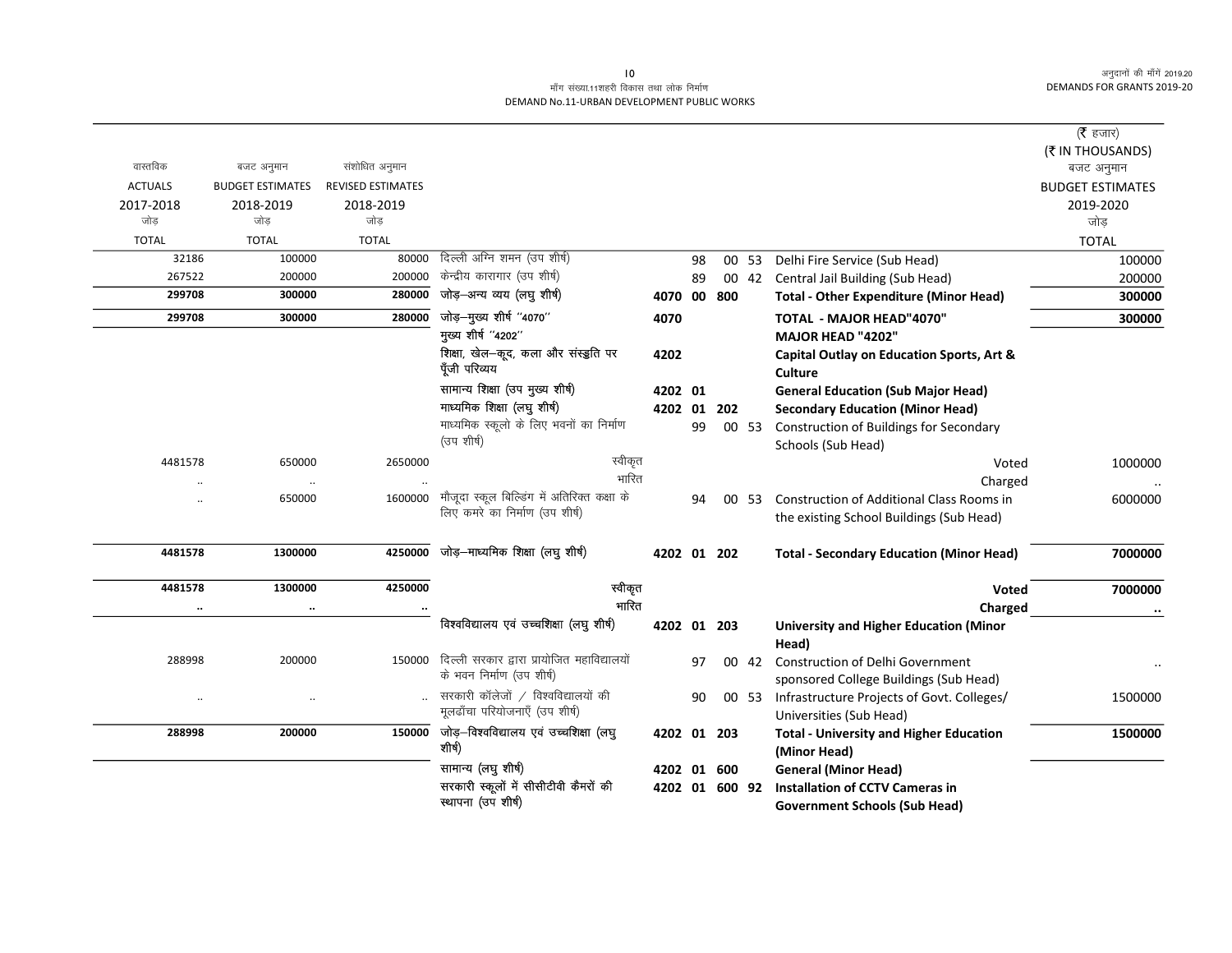## माँग संख्या.11शहरी विकास तथा लोक निर्माण DEMAND No.11-URBAN DEVELOPMENT PUBLIC WORKS

|                      |                         |                          |                                                  |             |    |             |       |                                                        | ( $\bar{\tau}$ हजार)    |
|----------------------|-------------------------|--------------------------|--------------------------------------------------|-------------|----|-------------|-------|--------------------------------------------------------|-------------------------|
|                      |                         |                          |                                                  |             |    |             |       |                                                        | (₹ IN THOUSANDS)        |
| वास्तविक             | बजट अनुमान              | संशोधित अनुमान           |                                                  |             |    |             |       |                                                        | बजट अनुमान              |
| <b>ACTUALS</b>       | <b>BUDGET ESTIMATES</b> | <b>REVISED ESTIMATES</b> |                                                  |             |    |             |       |                                                        | <b>BUDGET ESTIMATES</b> |
| 2017-2018            | 2018-2019               | 2018-2019                |                                                  |             |    |             |       |                                                        | 2019-2020               |
| जोड                  | जोड                     | जोड                      |                                                  |             |    |             |       |                                                        | जोड़                    |
| <b>TOTAL</b>         | <b>TOTAL</b>            | <b>TOTAL</b>             |                                                  |             |    |             |       |                                                        | <b>TOTAL</b>            |
| $\ddotsc$            | $\ddot{\phantom{a}}$    | 100000                   | बडे निर्माण कार्य                                |             | 92 |             | 00 53 | Major Works                                            | 4000000                 |
| $\ddot{\phantom{0}}$ | $\ddot{\phantom{a}}$    | 100000                   | जोड़– सरकारी स्कूलों में सीसीटीवी कैमरों         |             |    |             |       | 4202 01 600 92 Total - Installation of CCTV Cameras in | 4000000                 |
|                      |                         |                          | की स्थापना (उप शीर्ष)                            |             |    |             |       | <b>Government Schools (Sub Head)</b>                   |                         |
| $\ddotsc$            | $\ddotsc$               | 100000                   | जोड़- सामान्य (लघु शीर्ष)                        | 4202 01 600 |    |             |       | <b>Total - General (Minor Head)</b>                    | 4000000                 |
|                      |                         |                          | अनूसुचित जातियों के लिए विशेष घटक                | 4202 01 789 |    |             |       | <b>Special Component Plan for Scheduled</b>            |                         |
|                      |                         |                          | योजना (लघु शीर्ष)                                |             |    |             |       | <b>Castes (Minor Head)</b>                             |                         |
| 635412               | 200000                  | 470000                   | स्कूलों के लिए भवनों का निर्माण (एस.सी.एस.       |             | 98 |             | 00 53 | Construction of buildings for schools (SCSP)           | 200000                  |
|                      |                         |                          | पी) (उप शीर्ष)                                   |             |    |             |       | (Sub Head)                                             |                         |
| $\ddotsc$            | 200000                  | 400000                   | मौजूदा स्कूल बिल्डिंग में अतिरिक्त कक्षा के      |             | 97 |             | 00 53 | Construction of Additional Class Rooms in              | 1000000                 |
|                      |                         |                          | लिए कमरे का निर्माण (एस.सी.एस.पी) (उप            |             |    |             |       | the existing School Buildings (SCSP) (Sub              |                         |
|                      |                         |                          | शीर्ष)                                           |             |    |             |       | Head)                                                  |                         |
| $\ldots$             | 150000                  | 150000                   | मौजूदा स्कूल बिल्डिंग में प्रमुख वृद्धि / मरम्मत |             | 96 |             | 00 53 | Major Addition/ Repairs in the existing                | 150000                  |
|                      |                         |                          | (एस.सी.एस.पी) (उप शीर्ष)                         |             |    |             |       | School Buildings (SCSP) (Sub Head)                     |                         |
| 635412               | 550000                  | 1020000                  | जोड़-अनूसुचित जातियों के लिए विशेष               | 4202 01 789 |    |             |       | <b>Total - Special Component Plan for</b>              | 1350000                 |
|                      |                         |                          | घटक योजना (लघु शीर्ष)                            |             |    |             |       | <b>Scheduled Castes (Minor Head)</b>                   |                         |
|                      |                         |                          | अन्य व्यय (लघु शीर्ष)                            | 4202 01 800 |    |             |       | <b>Other Expenditure (Minor Head)</b>                  |                         |
| 29868                | 550000                  | 300000                   | शिक्षा विभाग के वर्तमान भवनों में अतिरिक्त       |             | 97 |             | 00 42 | Additional facilities/renovation works in              | 300000                  |
|                      |                         |                          | सुविधायें / पुनरूद्वार (उप शीर्ष)                |             |    |             |       | existing buildings of Education Department             |                         |
|                      |                         |                          |                                                  |             |    |             |       | (Sub Head)                                             |                         |
| 29868                | 550000                  | 300000                   | जोड़—अन्य व्यय (लघु शीर्ष)                       |             |    | 4202 01 800 |       | <b>Total - Other Expenditure (Minor Head)</b>          | 300000                  |
|                      |                         |                          |                                                  |             |    |             |       |                                                        |                         |
| 5435856              | 2600000                 | 5820000                  | जोड़-सामान्य शिक्षा (उप मुख्य शीर्ष)             | 4202 01     |    |             |       | <b>Total - General Education (Sub Major Head)</b>      | 14150000                |
|                      |                         |                          |                                                  |             |    |             |       |                                                        |                         |
| 5435856              | 2600000                 | 5820000                  | स्वीकृत                                          |             |    |             |       | Voted                                                  | 14150000                |
|                      | $\cdot \cdot$           |                          | भारित                                            |             |    |             |       | Charged                                                |                         |
|                      |                         |                          | तकनीकी शिक्षा (उप मुख्य शीर्ष)                   | 4202 02     |    |             |       | <b>Technical Education (Sub Major Head)</b>            |                         |
|                      |                         |                          | पोलिटैक्निक (लघु शीर्ष)                          | 4202 02 104 |    |             |       | <b>Polytechnics (Minor Head)</b>                       |                         |
|                      |                         |                          | भवन (उप शीर्ष)                                   |             | 90 |             | 00 53 | <b>Buildings (Sub Head)</b>                            |                         |
| 95909                | 500000                  | 215000                   | स्वीकृत                                          |             |    |             |       | Voted                                                  | 900000                  |
|                      |                         |                          | भारित                                            |             |    |             |       | Charged                                                |                         |
| 95909                | 500000                  |                          | $215000$ जोड़-पोलिटैक्निक (लघु शीर्ष)            | 4202 02 104 |    |             |       | <b>Total - Polytechnics (Minor Head)</b>               | 900000                  |

 $\overline{\mathbf{H}}$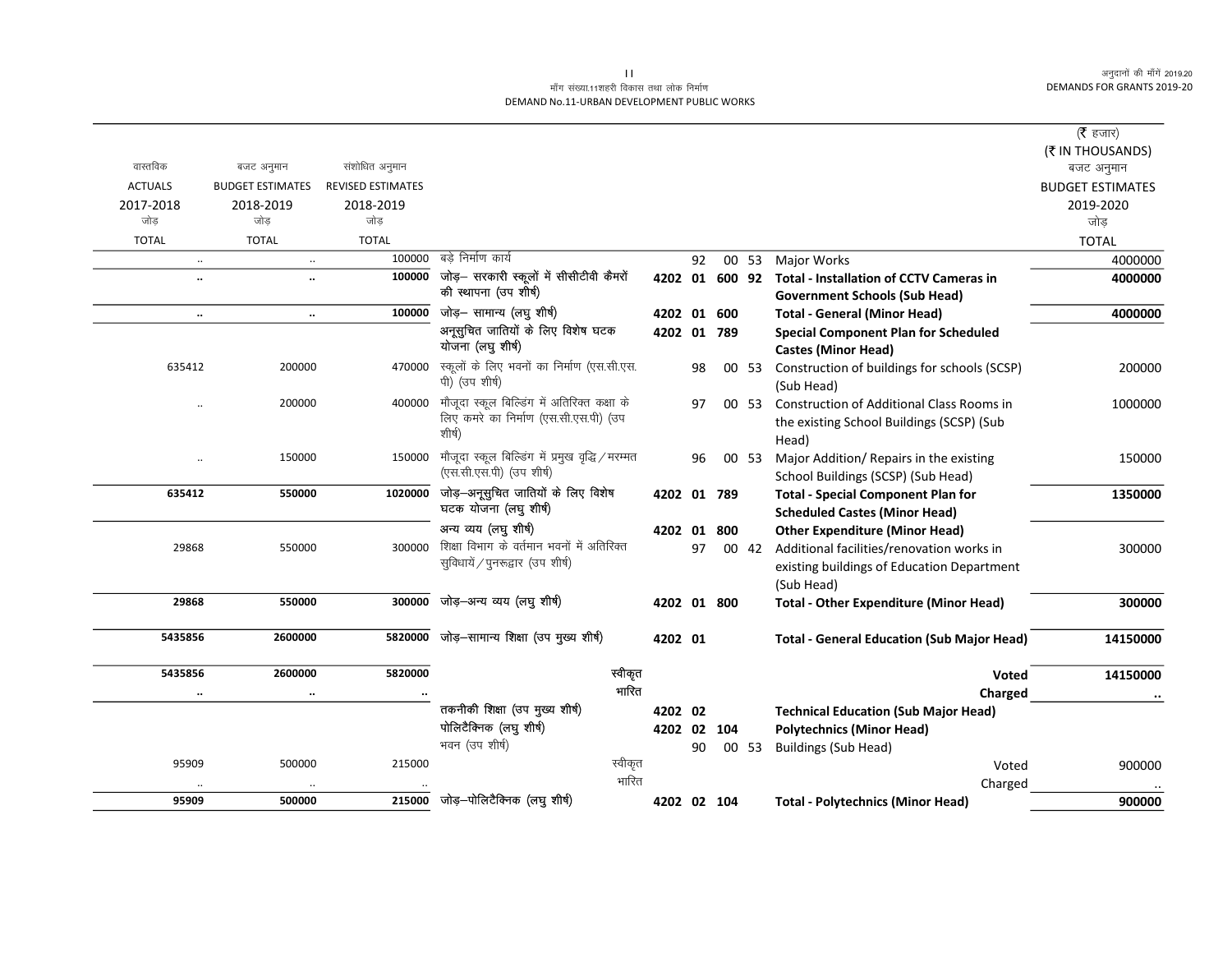## माँग संख्या.11शहरी विकास तथा लोक निर्माण DEMAND No.11-URBAN DEVELOPMENT PUBLIC WORKS

|                |                         |                          |                                                               |             |    |     |       |                                                                                 | (रै हजार)               |
|----------------|-------------------------|--------------------------|---------------------------------------------------------------|-------------|----|-----|-------|---------------------------------------------------------------------------------|-------------------------|
|                |                         |                          |                                                               |             |    |     |       |                                                                                 | (₹ IN THOUSANDS)        |
| वास्तविक       | बजट अनुमान              | संशोधित अनुमान           |                                                               |             |    |     |       |                                                                                 | बजट अनुमान              |
| <b>ACTUALS</b> | <b>BUDGET ESTIMATES</b> | <b>REVISED ESTIMATES</b> |                                                               |             |    |     |       |                                                                                 | <b>BUDGET ESTIMATES</b> |
| 2017-2018      | 2018-2019               | 2018-2019                |                                                               |             |    |     |       |                                                                                 | 2019-2020               |
| जोड            | जोड                     | जोड                      |                                                               |             |    |     |       |                                                                                 | जोड़                    |
| <b>TOTAL</b>   | <b>TOTAL</b>            | <b>TOTAL</b>             |                                                               |             |    |     |       |                                                                                 | <b>TOTAL</b>            |
| 95909          | 500000                  | 215000                   | स्वीकृत                                                       |             |    |     |       | Voted                                                                           | 900000                  |
|                | $\cdot\cdot$            |                          | भारित                                                         |             |    |     |       | Charged                                                                         |                         |
|                |                         |                          | इंजीनियरिंग / तकनीकी शिक्षा<br>कॉलेज/संस्थान (लघु शीर्ष)      | 4202 02 105 |    |     |       | <b>Engineering/Technical Colleges and</b><br>institutes (Minor Head)            |                         |
| 7921           | 80000                   | 30000                    | जी.बी.पंत इंजीनियरिंग कॉलेज (उप शीर्ष)                        |             | 88 |     | 00 42 | G.B.Pant Engineering College (Sub Head)                                         | 32300                   |
| 5501           | 30000                   | 3000                     | राजकीय इंजीनियरिंग कॉलेज, जाफरपुर (उप<br>शीर्ष)               |             | 87 |     | 00 42 | Govt. Engineering College, Jaffarpur (Sub<br>Head)                              | 4000                    |
| 10019          | 20000                   | 10000                    | गीता कॉलोनी में इंजीनियरिंग कॉलेज (उप<br>शीर्ष)               |             | 85 |     | 00 42 | Engineering college at Geeta Colony (Sub<br>Head)                               | 10000                   |
| 23441          | 130000                  | 43000                    | जोड़–इंजीनियरिंग / तकनीकी शिक्षा<br>कॉलेज/संस्थान (लघु शीर्ष) | 4202 02 105 |    |     |       | <b>Total - Engineering/Technical Colleges and</b><br>institutes (Minor Head)    | 46300                   |
| 119350         | 630000                  | 258000                   | जोड़-तकनीकी शिक्षा (उप मुख्य शीर्ष)                           | 4202 02     |    |     |       | <b>Total - Technical Education (Sub Major</b><br>Head)                          | 946300                  |
| 119350         | 630000                  | 258000                   | स्वीकृत                                                       |             |    |     |       | Voted                                                                           | 946300                  |
|                |                         |                          | भारित                                                         |             |    |     |       | Charged                                                                         | $\cdot\cdot$            |
|                |                         |                          | खेल-कूद युवा सेवायें व स्टेडियम (उप                           | 4202 03     |    |     |       | Sports, youth services Sports Stadium (Sub                                      |                         |
|                |                         |                          | मुख्य शीर्ष)                                                  |             |    |     |       | Major Head)                                                                     |                         |
|                |                         |                          | अन्य व्यय (लघु शीर्ष)                                         | 4202 03     |    | 800 |       | <b>Other Expenditure (Minor Head)</b>                                           |                         |
| 162414         | 22500                   | 28000                    | एन.सी.सी. के लिए भवनों का निर्माण (उप<br>शीर्ष)               |             | 99 |     | 00 53 | Construction of buildings for NCC (Sub<br>Head)                                 | 26500                   |
| 307600         | 500000                  | 405000                   | खेल के मैदान, खेल परिसर, तरणताल आदि                           |             | 89 |     | 00 42 | Development of Play Grounds, Sports                                             | 500000                  |
|                |                         |                          | का विकास (उप शीर्ष)                                           |             |    |     |       | Complexes and Swimming Pools etc. (Sub                                          |                         |
|                |                         |                          |                                                               |             |    |     |       | Head)                                                                           |                         |
|                | 500                     |                          | दिल्ली क्रीड़ा विद्यालय (उप शीर्ष)                            |             | 80 |     | 00 42 | Delhi School of Sports (Sub Head)                                               | 500                     |
| 470014         | 523000                  | 433000                   | जोड़-अन्य व्यय (लघु शीर्ष)                                    | 4202 03     |    | 800 |       | <b>Total - Other Expenditure (Minor Head)</b>                                   | 527000                  |
| 470014         | 523000                  | 433000                   | जोड़- खेल-कूद युवा सेवायें व स्टेडियम<br>(उप मुख्य शीर्ष)     | 4202 03     |    |     |       | <b>Total - Sports, youth services Sports</b><br><b>Stadium (Sub Major Head)</b> | 527000                  |
|                |                         |                          | कला और संस्कृति (उप मुख्य शीर्ष)                              | 4202 04     |    |     |       | Art & Culture (Sub Major Head)                                                  |                         |
|                |                         |                          | ललित कला शिक्षा (लघु शीर्ष)                                   | 4202 04     |    | 101 |       | <b>Fine Arts Education (Minor Head)</b>                                         |                         |
| 6919           | 20000                   | 20000                    | ललित कला महाविद्यालय (उप शीर्ष)                               |             | 99 |     | 00 42 | College of Art (Sub Head)                                                       | 20000                   |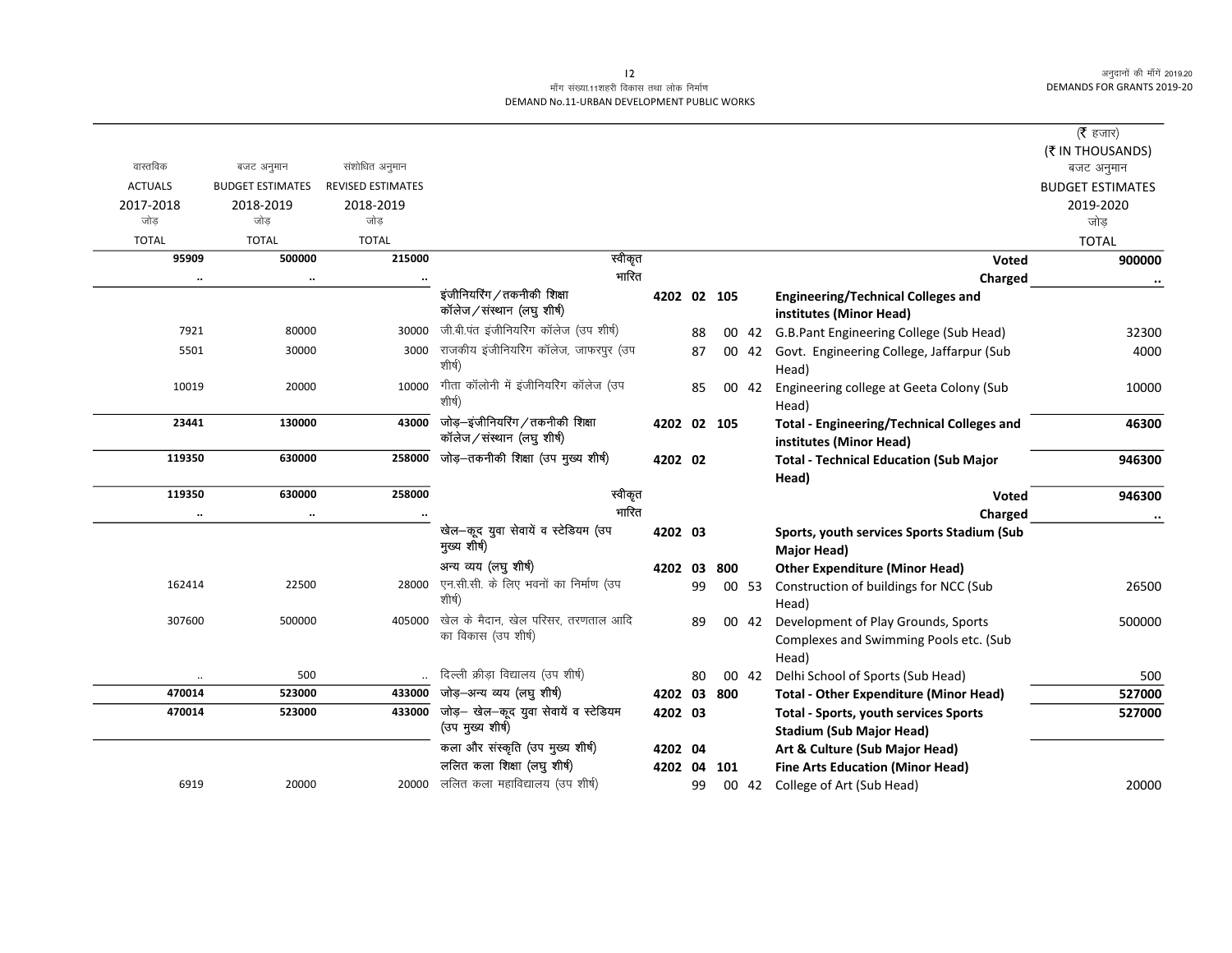## माँग संख्या.11शहरी विकास तथा लोक निर्माण DEMAND No.11-URBAN DEVELOPMENT PUBLIC WORKS

|                |                         |                          |                                                        |                |    |       |                                                             | ( $\bar{\tau}$ हजार)<br>(₹ IN THOUSANDS) |
|----------------|-------------------------|--------------------------|--------------------------------------------------------|----------------|----|-------|-------------------------------------------------------------|------------------------------------------|
| वास्तविक       | बजट अनुमान              | संशोधित अनुमान           |                                                        |                |    |       |                                                             | बजट अनुमान                               |
| <b>ACTUALS</b> | <b>BUDGET ESTIMATES</b> | <b>REVISED ESTIMATES</b> |                                                        |                |    |       |                                                             | <b>BUDGET ESTIMATES</b>                  |
| 2017-2018      | 2018-2019               | 2018-2019                |                                                        |                |    |       |                                                             | 2019-2020                                |
| जोड            | जोड                     | जोड                      |                                                        |                |    |       |                                                             | जोड                                      |
| <b>TOTAL</b>   | <b>TOTAL</b>            | <b>TOTAL</b>             |                                                        |                |    |       |                                                             | <b>TOTAL</b>                             |
| 6919           | 20000                   | 20000                    | जोड़-ललित कला शिक्षा (लघु शीर्ष)                       | 4202 04 101    |    |       | <b>Total - Fine Arts Education (Minor Head)</b>             | 20000                                    |
|                |                         |                          | अभिलेख (लघु शीर्ष)                                     | 4202 04 104    |    |       | <b>Archives (Minor Head)</b>                                |                                          |
| 10187          | 20000                   | 20000                    | अभिलेख विभाग (उप शीर्ष)                                |                | 96 |       | 00 42 Archives Deptt. (Sub Head)                            | 30000                                    |
| 10187          | 20000                   | 20000                    | जोड़-अभिलेख (लघु शीर्ष)                                | 4202 04 104    |    |       | <b>Total - Archives (Minor Head)</b>                        | 30000                                    |
| 17106          | 40000                   | 40000                    | जोड़- कला और संस्कृति (उप मुख्य शीर्ष)                 | 4202 04        |    |       | Total - Art & Culture (Sub Major Head)                      | 50000                                    |
|                |                         |                          |                                                        |                |    |       |                                                             |                                          |
| 6042326        | 3793000                 | 6551000                  | जोड़-मुख्य शीर्ष "4202"                                | 4202           |    |       | <b>TOTAL - MAJOR HEAD"4202"</b>                             | 15673300                                 |
| 6042326        | 3793000                 | 6551000                  | स्वीकृत                                                |                |    |       | Voted                                                       | 15673300                                 |
| $\ddotsc$      | $\ddot{\phantom{a}}$    |                          | भारित                                                  |                |    |       | Charged                                                     |                                          |
|                |                         |                          | मुख्य शीर्ष "4210"                                     |                |    |       | MAJOR HEAD "4210"                                           |                                          |
|                |                         |                          | चिकित्सा एवं जन स्वास्थ्य पर पूँजी परिव्यय             | 4210           |    |       | <b>Capital Outlay on Medical and Public</b>                 |                                          |
|                |                         |                          | (मुख्य शीर्ष)                                          |                |    |       | <b>Health (Major Head)</b>                                  |                                          |
|                |                         |                          | शहरी स्वास्थ्य योजना (उप मुख्य शीर्ष)                  | 4210 01        |    |       | Urban Health schemes (Sub Major Head)                       |                                          |
|                |                         |                          | अस्पताल एवं औषधालय (लघु शीर्ष)                         | 4210 01 110    |    |       | <b>Hospital &amp; Dispensaries (Minor Head)</b>             |                                          |
|                |                         |                          | भवन (उप शीर्ष)                                         | 4210 01 110 99 |    |       | <b>Buildings (Sub Head)</b>                                 |                                          |
| 2181202        | 2616900                 | 1310000                  | अस्पतालों के लिए भवन निर्माण                           |                | 99 | 48 53 | Construction of buildings for hospitals.                    | 1900000                                  |
| 2181202        | 2616900                 | 1310000                  | जोड़–भवन (उप शीर्ष)                                    |                |    |       | 4210 01 110 99 Total - Buildings (Sub Head)                 | 1900000                                  |
|                |                         |                          | मौजूदा अस्पतालों का पुनर्गठन (उप शीर्ष)                | 4210 01 110 65 |    |       | <b>Remodelling of Existing Hospitals (Sub</b>               |                                          |
|                |                         |                          |                                                        |                |    |       | Head)                                                       |                                          |
| 40538          | 1900000                 | 140000                   | बड़े निर्माण कार्य                                     |                | 65 | 00 53 | Major Works                                                 | 4000000                                  |
| 40538          | 1900000                 |                          | 140000 जोड़-मौजूदा अस्पतालों का पुनर्गठन (उप<br>शीर्ष) |                |    |       | 4210 01 110 65 Total - Remodelling of Existing Hospitals    | 4000000                                  |
|                |                         |                          |                                                        |                |    |       | (Sub Head)                                                  |                                          |
|                |                         |                          | डिसपेंसरियों की मौजूदा इमारतों का<br>उन्नयन (उप शीर्ष) | 4210 01 110 63 |    |       | <b>Upgradation of existing Buildings of</b>                 |                                          |
| 40681          | 1030000                 | 250000                   | बडे निर्माण कार्य                                      |                | 63 | 00 53 | <b>Dispensaries (Sub Head)</b><br>Major Works               | 900000                                   |
| 40681          | 1030000                 | 250000                   | जोड़–डिसपेंसरियों की मौजूदा इमारतों का                 |                |    |       | 4210 01 110 63 Total - Upgradation of existing Buildings of | 900000                                   |
|                |                         |                          | उन्नयन (उप शीर्ष)                                      |                |    |       | <b>Dispensaries (Sub Head)</b>                              |                                          |
| 2262421        | 5546900                 | 1700000                  | जोड़-अस्पताल एवं औषधालय (लघु शीर्ष)                    | 4210 01 110    |    |       | <b>Total - Hospital &amp; Dispensaries (Minor</b>           | 6800000                                  |
|                |                         |                          |                                                        |                |    |       | Head)                                                       |                                          |
|                |                         |                          |                                                        |                |    |       |                                                             |                                          |

 $\overline{13}$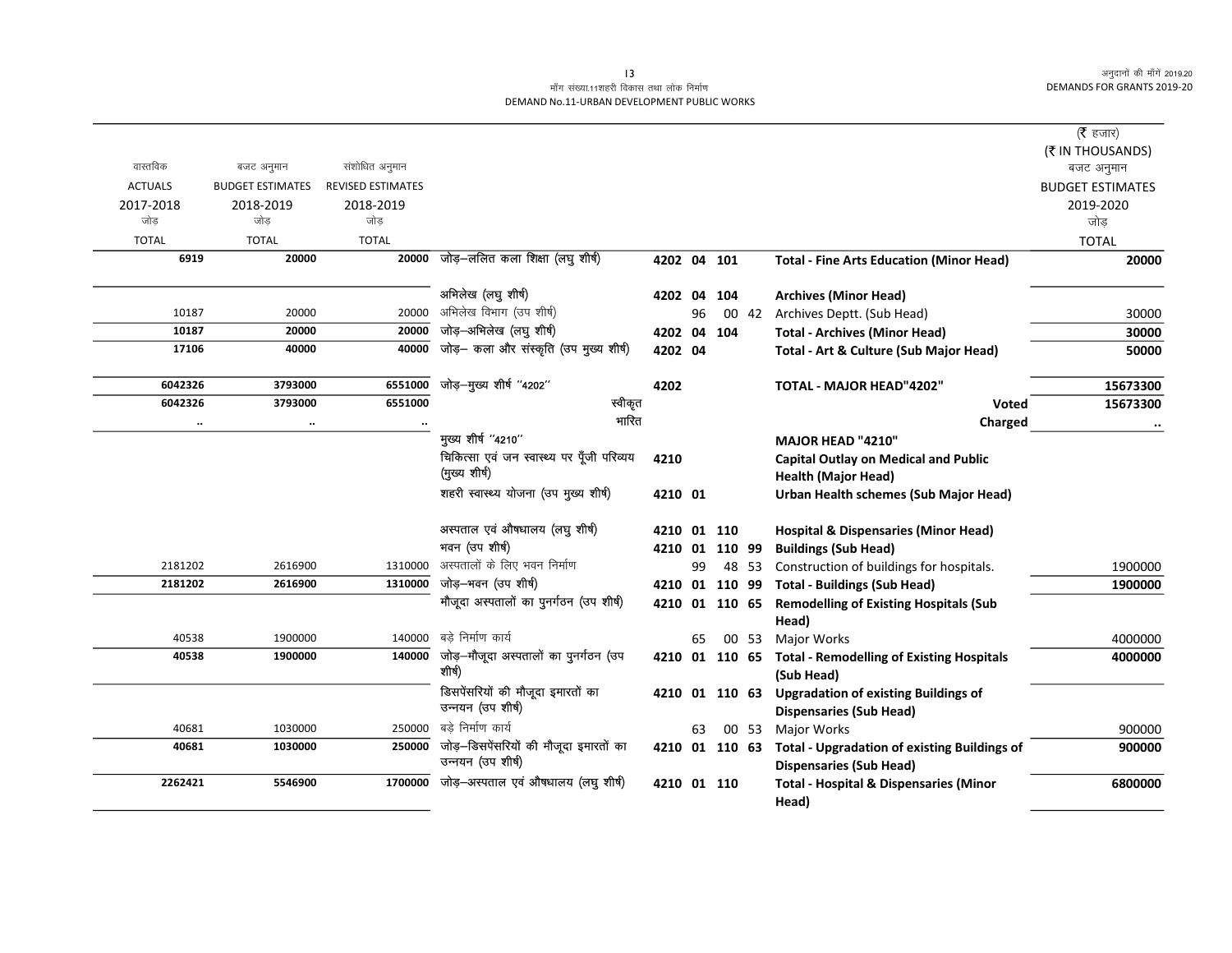## माँग संख्या.11शहरी विकास तथा लोक निर्माण DEMAND No.11-URBAN DEVELOPMENT PUBLIC WORKS

|                |                         |                   |                                                    |             |    |     |       |                                                   | ( $\bar{\tau}$ हजार)    |
|----------------|-------------------------|-------------------|----------------------------------------------------|-------------|----|-----|-------|---------------------------------------------------|-------------------------|
|                |                         |                   |                                                    |             |    |     |       |                                                   | (₹ IN THOUSANDS)        |
| वास्तविक       | बजट अनुमान              | संशोधित अनुमान    |                                                    |             |    |     |       |                                                   | बजट अनुमान              |
| <b>ACTUALS</b> | <b>BUDGET ESTIMATES</b> | REVISED ESTIMATES |                                                    |             |    |     |       |                                                   | <b>BUDGET ESTIMATES</b> |
| 2017-2018      | 2018-2019               | 2018-2019         |                                                    |             |    |     |       |                                                   | 2019-2020               |
| जोड            | जोड                     | जोड               |                                                    |             |    |     |       |                                                   | जोड                     |
| <b>TOTAL</b>   | <b>TOTAL</b>            | <b>TOTAL</b>      |                                                    |             |    |     |       |                                                   | <b>TOTAL</b>            |
| 2262421        | 5546900                 |                   | 1700000 जोड़-शहरी स्वास्थ्य योजना (उप मुख्य शीर्ष) | 4210 01     |    |     |       | Total - Urban Health schemes (Sub Major           | 6800000                 |
|                |                         |                   |                                                    |             |    |     |       | Head)                                             |                         |
|                |                         |                   | चिकित्सा शिक्षा, प्रशिक्षण और अनुसंधान             | 4210 03     |    |     |       | <b>Medical Education, Training and Research</b>   |                         |
|                |                         |                   | (उप मुख्य शीर्ष)                                   |             |    |     |       | (Sub Major Head)                                  |                         |
|                |                         |                   | होम्योपैथी (लघु शीर्ष)                             | 4210 03     |    | 102 |       | Homoeopathy (Minor Head)                          |                         |
|                | 16500                   | 9000              | होम्योपैथी की स्वास्थ्य सेवाओं का विकास            |             | 98 |     | 00 42 | Development of health care services of            | 17000                   |
|                |                         |                   | (उप शीर्ष)                                         |             |    |     |       | homoeopathic (Sub Head)                           |                         |
| $\ddotsc$      | 16500                   | 9000              | जोड़-होम्योपैथी (लघु शीर्ष)                        | 4210 03 102 |    |     |       | <b>Total - Homoeopathy (Minor Head)</b>           | 17000                   |
| $\ddotsc$      | 16500                   | 9000              | जोड़-चिकित्सा शिक्षा, प्रशिक्षण और                 | 4210 03     |    |     |       | <b>Total - Medical Education, Training and</b>    | 17000                   |
|                |                         |                   | अनुसंधान (उप मुख्य शीर्ष)                          |             |    |     |       | <b>Research (Sub Major Head)</b>                  |                         |
|                |                         |                   | सार्वजनिक स्वास्थ्य (उप मुख्य शीर्ष)               | 4210 04     |    |     |       | <b>Public Health (Sub Major Head)</b>             |                         |
|                |                         |                   | रोगो का रोकथाम एवम नियंत्रण (लघु शीर्ष)            | 4210 04     |    | 101 |       | <b>Prevention and Control of Diseases (Minor</b>  |                         |
|                |                         |                   |                                                    |             |    |     |       | Head)                                             |                         |
| 95402          | 1500000                 |                   | 500000 जन स्वास्थ्य केन्द्रो का निर्माण (उप शीर्ष) |             | 89 |     | 00 53 | Construction of Public Health Centers (Sub        | 650000                  |
|                |                         |                   |                                                    |             |    |     |       | Head)                                             |                         |
| 95402          | 1500000                 | 500000            | जोड़-रोगो का रोकथाम एवम नियंत्रण (लघु              | 4210 04     |    | 101 |       | <b>Total - Prevention and Control of Diseases</b> | 650000                  |
|                |                         |                   | शीर्ष)                                             |             |    |     |       | (Minor Head)                                      |                         |
| 95402          | 1500000                 | 500000            | जोड़ – सार्वजनिक स्वास्थ्य (उप मुख्य शीर्ष)        | 4210 04     |    |     |       | <b>Total - Public Health (Sub Major Head)</b>     | 650000                  |
|                |                         |                   |                                                    |             |    |     |       |                                                   |                         |
| 2357823        | 7063400                 | 2209000           | जोड़-मुख्य शीर्ष "4210"<br>मुख्य शीर्ष "4216"      | 4210        |    |     |       | <b>TOTAL - MAJOR HEAD"4210"</b>                   | 7467000                 |
|                |                         |                   | भवनों पर पूँजी परिव्यय (मुख्य शीर्ष)               |             |    |     |       | MAJOR HEAD "4216"                                 |                         |
|                |                         |                   |                                                    | 4216        |    |     |       | <b>Capital Outlay on Housing (Major Head)</b>     |                         |
|                |                         |                   | सरकारी आवास भवन (उप मुख्य शीर्ष)                   | 4216 01     |    |     |       | Govt. Residential buildings (Sub Major            |                         |
|                |                         |                   |                                                    |             |    |     |       | Head)                                             |                         |
|                |                         |                   | सामान्य पूल आवास (लघु शीर्ष)                       | 4216 01 106 |    |     |       | <b>General Pool Accommodation (Minor</b>          |                         |
|                |                         |                   |                                                    |             |    |     |       | Head)                                             |                         |
|                |                         |                   | बड़े निर्माण कार्य                                 |             | 00 |     | 00 53 | <b>Major Works</b>                                |                         |
| 4952           | 10000                   | 33000             | स्वीकृत                                            |             |    |     |       | Voted                                             | 70000                   |
| $\ddotsc$      | $\ddotsc$               | $\ddotsc$         | भारित                                              |             |    |     |       | Charged                                           |                         |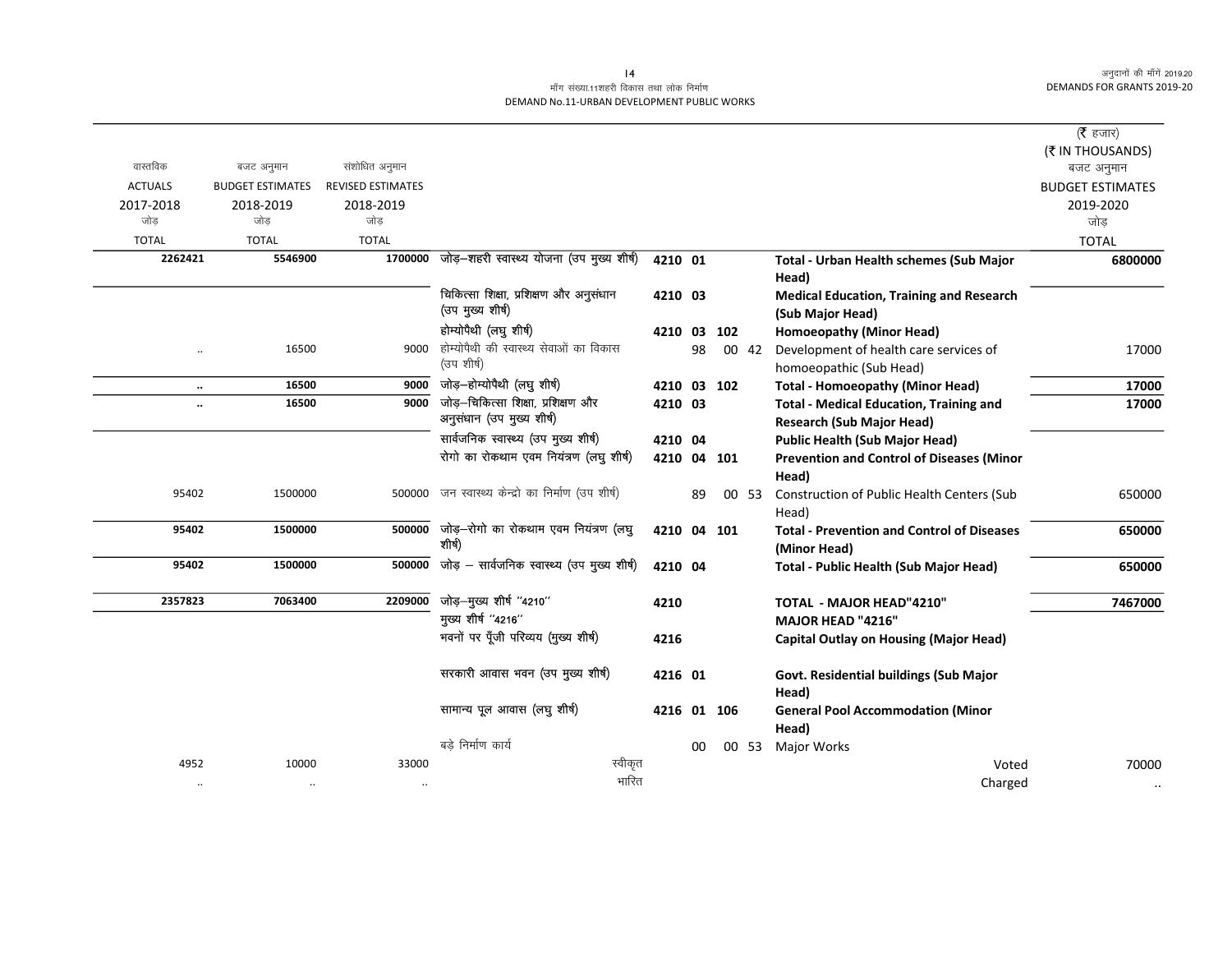## माँग संख्या.11शहरी विकास तथा लोक निर्माण DEMAND No.11-URBAN DEVELOPMENT PUBLIC WORKS

|                |                         |                          |                                                 |             |    |             |       |                                                 | ( $\bar{\tau}$ हजार)    |
|----------------|-------------------------|--------------------------|-------------------------------------------------|-------------|----|-------------|-------|-------------------------------------------------|-------------------------|
|                |                         |                          |                                                 |             |    |             |       |                                                 | (₹ IN THOUSANDS)        |
| वास्तविक       | बजट अनुमान              | संशोधित अनुमान           |                                                 |             |    |             |       |                                                 | बजट अनुमान              |
| <b>ACTUALS</b> | <b>BUDGET ESTIMATES</b> | <b>REVISED ESTIMATES</b> |                                                 |             |    |             |       |                                                 | <b>BUDGET ESTIMATES</b> |
| 2017-2018      | 2018-2019               | 2018-2019                |                                                 |             |    |             |       |                                                 | 2019-2020               |
| जोड            | जोड                     | जोड                      |                                                 |             |    |             |       |                                                 | जोड़                    |
| <b>TOTAL</b>   | <b>TOTAL</b>            | <b>TOTAL</b>             |                                                 |             |    |             |       |                                                 | <b>TOTAL</b>            |
| 4952           | 10000                   | 33000                    | जोड़–सामान्य पूल आवास (लघु शीर्ष)               |             |    | 4216 01 106 |       | <b>Total - General Pool Accommodation</b>       | 70000                   |
|                |                         |                          |                                                 |             |    |             |       | (Minor Head)                                    |                         |
| 4952           | 10000                   | 33000                    | स्वीकृत                                         |             |    |             |       | <b>Voted</b>                                    | 70000                   |
| $\ddotsc$      | $\ddotsc$               |                          | भारित                                           |             |    |             |       | Charged                                         |                         |
| 4952           | 10000                   | 33000                    | जोड़-सरकारी आवास भवन (उप मुख्य शीर्ष)           | 4216 01     |    |             |       | <b>Total - Govt. Residential buildings (Sub</b> | 70000                   |
|                |                         |                          |                                                 |             |    |             |       | Major Head)                                     |                         |
| 4952           | 10000                   | 33000                    | स्वीकृत                                         |             |    |             |       | <b>Voted</b>                                    | 70000                   |
| $\cdot\cdot$   | $\ldots$                |                          | भारित                                           |             |    |             |       | Charged                                         | $\ddot{\phantom{a}}$    |
| 4952           | 10000                   | 33000                    | जोड़-मुख्य शीर्ष "4216"                         | 4216        |    |             |       | <b>TOTAL - MAJOR HEAD"4216"</b>                 | 70000                   |
| 4952           | 10000                   | 33000                    | स्वीकृत                                         |             |    |             |       | Voted                                           | 70000                   |
| $\cdot\cdot$   | $\ddotsc$               |                          | भारित                                           |             |    |             |       | Charged                                         | $\cdot\cdot$            |
|                |                         |                          | मुख्य शीर्ष "4225"                              |             |    |             |       | <b>MAJOR HEAD "4225"</b>                        |                         |
|                |                         |                          | अनु.जा./अनु. जनजाति और पिछड़े वर्गों के         | 4225        |    |             |       | Capital Outlay on Welfare of SC/ST and          |                         |
|                |                         |                          | कल्याण हेतु पूँजी परिव्यय (मुख्य शीर्ष)         |             |    |             |       | <b>Other Backward Classes (Major Head)</b>      |                         |
|                |                         |                          |                                                 |             |    |             |       |                                                 |                         |
|                |                         |                          | अनूसूचित जाति का कल्याण (उप मुख्य<br>शीर्ष)     | 4225 01     |    |             |       | <b>Welfare of SC (Sub Major Head)</b>           |                         |
|                |                         |                          | अनूसूचित जाति के लिए विशेष घटक                  |             |    | 4225 01 789 |       | Special component plan for Scheduled            |                         |
|                |                         |                          | योजना (लघु शीर्ष)                               |             |    |             |       | <b>Caste (Minor Head)</b>                       |                         |
| $\ddotsc$      | 5000                    |                          | बकरवाला गाँव में अनुसूचित जातियों के लिए        |             | 97 |             | 00 53 | Construction of Educational Hub for SCs at      | 5000                    |
|                |                         |                          | शैक्षिक हब (एस.सी.एस.पी.)(उप शीर्ष)             |             |    |             |       | village Bakarwala (SCSP) (Sub Head)             |                         |
|                |                         |                          |                                                 |             |    |             |       |                                                 |                         |
| 477            | 20000                   |                          | 20000 अनु.जा. / अन्य पिछडे वर्ग एवं अल्प संख्यक |             | 96 |             | 00 53 | Construction of residential school for          | 20000                   |
|                |                         |                          | छात्रों और अनाथो के लिए के.आइ.एस.एस.            |             |    |             |       | weeker sections of SC/OBC/Min. and              |                         |
|                |                         |                          | सोसाइटी द्वारा गाब ईसपुर मे आवासीय              |             |    |             |       | Orphan at village Ishapur Delhi,                |                         |
|                |                         |                          | विधालय का निर्माण (एस.सी.एस.पी) (उप शीर्ष)      |             |    |             |       | Colloboration with KISS Society (SCSP) (Sub     |                         |
|                |                         |                          |                                                 |             |    |             |       | Head)                                           |                         |
| 477            | 25000                   | 20000                    | जोड़-अनूसूचित जाति के लिए विशेष घटक             | 4225 01 789 |    |             |       | Total - Special component plan for              | 25000                   |
|                |                         |                          | योजना (लघु शीर्ष)                               |             |    |             |       | <b>Scheduled Caste (Minor Head)</b>             |                         |
| 477            | 25000                   | 20000                    | जोड़-अनूसूचित जाति का कल्याण (उप                | 4225 01     |    |             |       | Total - Welfare of SC (Sub Major Head)          | 25000                   |
|                |                         |                          | मुख्य शीर्ष)                                    |             |    |             |       |                                                 |                         |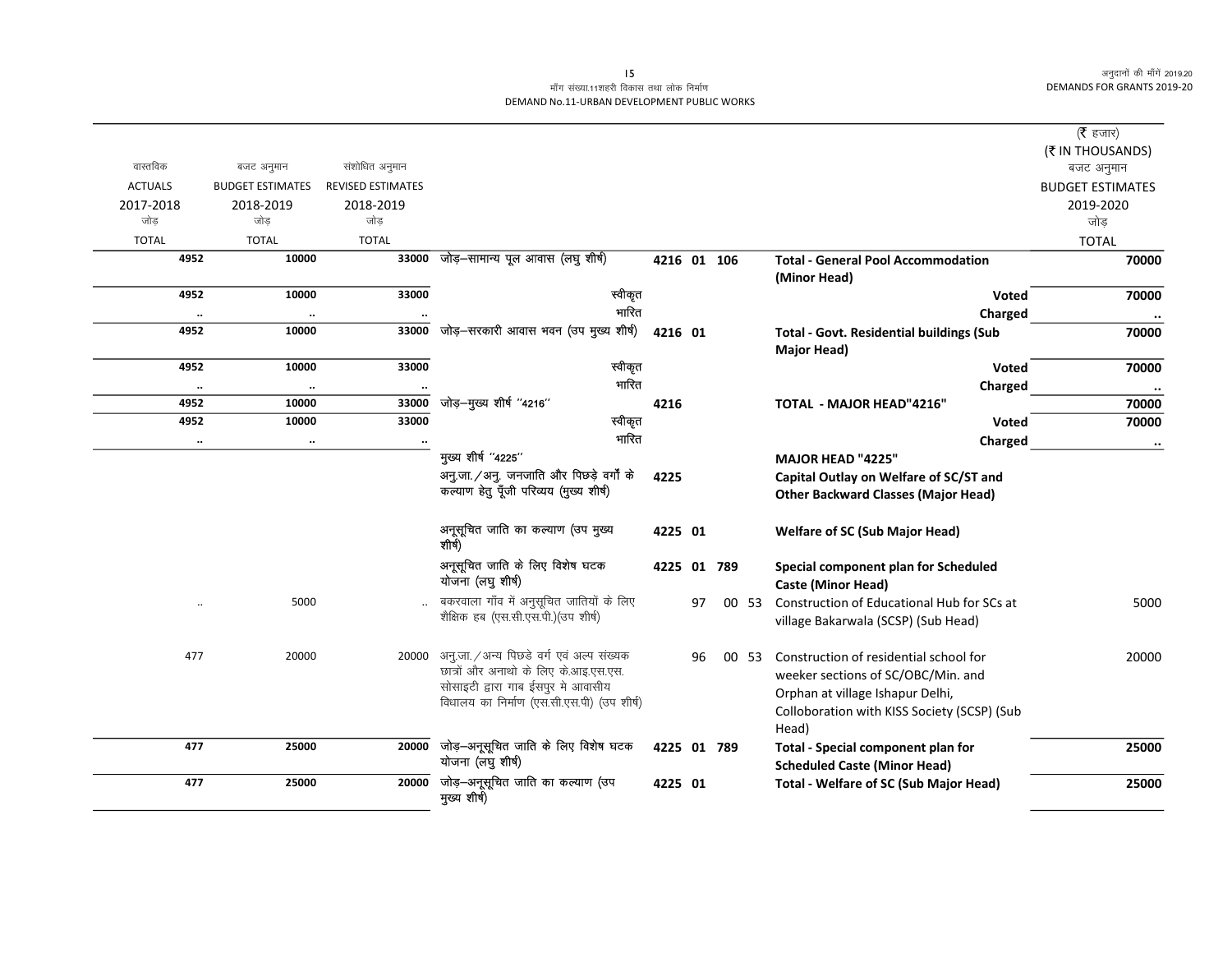## माँग संख्या.11शहरी विकास तथा लोक निर्माण DEMAND No.11-URBAN DEVELOPMENT PUBLIC WORKS

|                |                         |                          |                                                             |             |    |     |       |                                                                             | ( $\bar{\tau}$ हजार)<br>(₹ IN THOUSANDS) |
|----------------|-------------------------|--------------------------|-------------------------------------------------------------|-------------|----|-----|-------|-----------------------------------------------------------------------------|------------------------------------------|
| वास्तविक       | बजट अनुमान              | संशोधित अनुमान           |                                                             |             |    |     |       |                                                                             | बजट अनुमान                               |
| <b>ACTUALS</b> | <b>BUDGET ESTIMATES</b> | <b>REVISED ESTIMATES</b> |                                                             |             |    |     |       |                                                                             | <b>BUDGET ESTIMATES</b>                  |
| 2017-2018      | 2018-2019               | 2018-2019                |                                                             |             |    |     |       |                                                                             | 2019-2020                                |
| जोड            | जोड                     | जोड़                     |                                                             |             |    |     |       |                                                                             | जोड़                                     |
| <b>TOTAL</b>   | <b>TOTAL</b>            | <b>TOTAL</b>             |                                                             |             |    |     |       |                                                                             | <b>TOTAL</b>                             |
|                |                         |                          | सामान्य (उप मुख्य शीर्ष)<br>अन्य व्यय (लघु शीर्ष)           | 4225 80     |    |     |       | <b>General (Sub Major Head)</b>                                             |                                          |
| 4343           | 30000                   |                          | 30000 अनु.जा. / अन्य पिछडे वर्ग एवं अल्प संख्यक             | 4225 80     |    | 800 |       | <b>Other Expenditure (Minor Head)</b>                                       |                                          |
|                |                         |                          | छात्रों और अनाथो के लिए के.आइ.एस.एस.                        |             | 99 |     | 00 53 | Construction of residential school for                                      | 30000                                    |
|                |                         |                          | सोसाइटी द्वारा गाब ईसपुर मे आवासीय                          |             |    |     |       | weeker sections of SC/OBC/Min. and                                          |                                          |
|                |                         |                          | विधालय का निर्माण (उप शीर्ष)                                |             |    |     |       | Orphan at village Ishapur Delhi,                                            |                                          |
|                |                         |                          |                                                             |             |    |     |       | Colloboration with KISS Society (Sub Head)                                  |                                          |
| 4343           | 30000                   | 30000                    | जोड़-अन्य व्यय (लघु शीर्ष)                                  | 4225 80 800 |    |     |       | <b>Total - Other Expenditure (Minor Head)</b>                               | 30000                                    |
| 4343           | 30000                   | 30000                    | जोड़-सामान्य (उप मुख्य शीर्ष)                               | 4225 80     |    |     |       | <b>Total - General (Sub Major Head)</b>                                     | 30000                                    |
| 4820           | 55000                   | 50000                    | जोड़—मुख्य शीर्ष "4225"                                     | 4225        |    |     |       | <b>TOTAL - MAJOR HEAD "4225"</b>                                            | 55000                                    |
|                |                         |                          | मुख्य शीर्ष "4235"                                          |             |    |     |       | <b>MAJOR HEAD "4235"</b>                                                    |                                          |
|                |                         |                          | सामाजिक सुरक्षा और कल्याण पर पूँजी<br>परिव्यय (मुख्य शीर्ष) | 4235        |    |     |       | <b>Capital Outlay on Social Security and</b><br><b>Welfare (Major Head)</b> |                                          |
|                |                         |                          | समाज कल्याण (उप मुख्य शीर्ष)                                | 4235 02     |    |     |       | Social Welfare (Sub Major Head)                                             |                                          |
|                |                         |                          | अपंगों का कल्याण (लघु शीर्ष)                                | 4235 02 101 |    |     |       | <b>Welfare of handicapped (Minor Head)</b>                                  |                                          |
| 9946           | 17000                   | 50000                    | मन्दबुद्वियों के गृह का विकास (उप शीर्ष)                    |             | 87 |     | 00 42 | Development of home for mentally<br>retarded (Sub Head)                     | 5000                                     |
| 1000           | 10000                   | 10000                    | सेवा कुटीर परिसर किंग्जवे कैम्प फेस़—2 मे                   |             | 86 |     | 00 53 | Construction of Hostel for College going                                    | 50000                                    |
|                |                         |                          | अधे छात्रो (लडको) के लिए छात्रावास का                       |             |    |     |       | blind Students (Boys) at Sewa Kutir                                         |                                          |
|                |                         |                          | निर्माण (उप शीर्ष)                                          |             |    |     |       | Complex Kingsway Camp Phase-II (Sub                                         |                                          |
|                |                         |                          |                                                             |             |    |     |       | Head)                                                                       |                                          |
| 1500           | 10000                   | 2000                     | तिमारपुर मे अधे छात्रो (लडकियो) के लिए                      |             | 85 |     | 00 53 | Construction of Hostel for College going                                    | 50000                                    |
|                |                         |                          | छात्रावास का निर्माण (उप शीर्ष)                             |             |    |     |       | blind Students (Girls) at Timarpur (Sub                                     |                                          |
|                |                         |                          |                                                             |             |    |     |       | Head)                                                                       |                                          |
|                | 120000                  |                          | नरेला मे मानसिक रूप से विकलागो के लिए                       |             | 84 |     | 00 53 | Construction of Home for mentally                                           | 5000                                     |
|                |                         |                          | छात्रावास का निर्माण (उप शीर्ष)                             |             |    |     |       | challenged persons at Narela (Sub Head)                                     |                                          |
| 12446          | 157000                  | 62000                    | जोड़-अपंगों का कल्याण (लघु शीर्ष)                           | 4235 02 101 |    |     |       | <b>Total - Welfare of handicapped (Minor</b>                                | 110000                                   |
|                |                         |                          | बाल कल्याण (लघु शीर्ष)                                      |             |    |     |       | Head)                                                                       |                                          |
|                | 50000                   | 35000                    | किशोर न्याय अधिनियम 2000 का कार्यान्वयन                     | 4235 02 102 |    |     |       | <b>Child welfare (Minor Head)</b>                                           |                                          |
| 17872          |                         |                          | (उप शीर्ष)                                                  |             | 99 |     | 00 53 | Implementation of Juvenile Justice Act<br>2000 (Sub Head)                   | 47000                                    |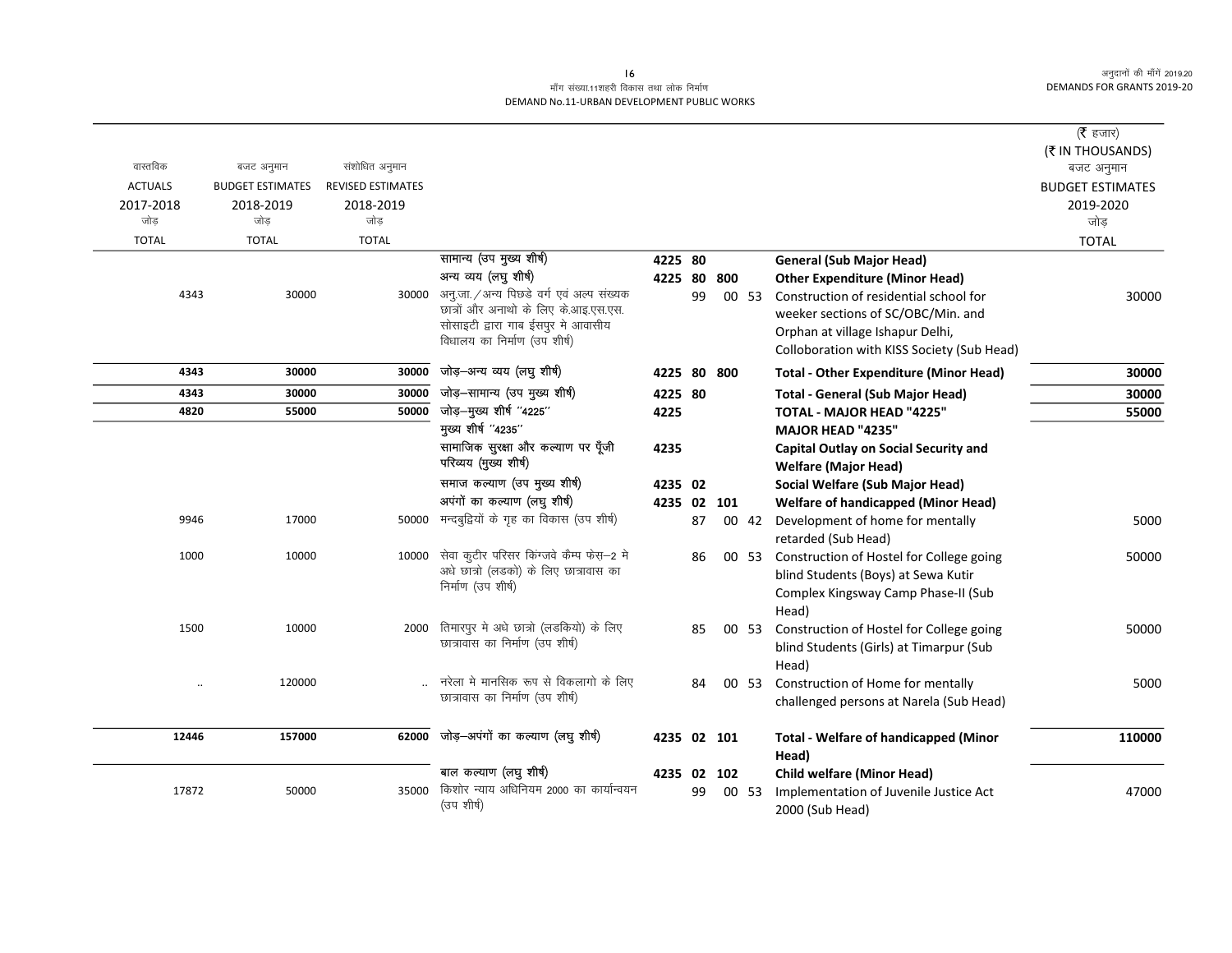## माँग संख्या.11शहरी विकास तथा लोक निर्माण DEMAND No.11-URBAN DEVELOPMENT PUBLIC WORKS

|                |                         |                          |                                                |             |    |     |       |                                                | ( $\bar{\tau}$ हजार)           |
|----------------|-------------------------|--------------------------|------------------------------------------------|-------------|----|-----|-------|------------------------------------------------|--------------------------------|
| वास्तविक       | बजट अनुमान              | संशोधित अनुमान           |                                                |             |    |     |       |                                                | (₹ IN THOUSANDS)<br>बजट अनुमान |
| <b>ACTUALS</b> | <b>BUDGET ESTIMATES</b> | <b>REVISED ESTIMATES</b> |                                                |             |    |     |       |                                                | <b>BUDGET ESTIMATES</b>        |
| 2017-2018      | 2018-2019               | 2018-2019                |                                                |             |    |     |       |                                                | 2019-2020                      |
| जोड            | जोड                     | जोड                      |                                                |             |    |     |       |                                                | जोड़                           |
| <b>TOTAL</b>   | <b>TOTAL</b>            | <b>TOTAL</b>             |                                                |             |    |     |       |                                                | <b>TOTAL</b>                   |
| 17872          | 50000                   | 35000                    | जोड़—बाल कल्याण (लघु शीर्ष)                    | 4235 02 102 |    |     |       | <b>Total - Child welfare (Minor Head)</b>      | 47000                          |
|                |                         |                          | महिला कल्याण (लघु शीर्ष)                       | 4235 02 103 |    |     |       | <b>Women's Welfare (Minor Head)</b>            |                                |
|                | 10000                   | 10000                    | भवन (उप शीर्ष)                                 |             | 90 |     | 00 53 | <b>Buildings (Sub Head)</b>                    | 10000                          |
| 1943           | 35000                   | 15000                    | कामकाजी महिलाओं के लिए छात्रावास का            |             | 88 |     | 00 53 | Construction of working Women Hostel           | 15000                          |
|                |                         |                          | निर्माण (उप शीर्ष)                             |             |    |     |       | (Sub Head)                                     |                                |
| 1943           | 45000                   | 25000                    | जोड़—महिला कल्याण (लघु शीर्ष)                  | 4235 02 103 |    |     |       | Total - Women's Welfare (Minor Head)           | 25000                          |
|                |                         |                          | बृद्वों, अपंगों एवं निस्सहायों का कल्याण       | 4235 02 104 |    |     |       | Welfare of aged, infirm and destitute          |                                |
|                |                         |                          | (लघु शीर्ष)                                    |             |    |     |       | (Minor Head)                                   |                                |
| 40690          | 80000                   | 80000                    | वृद्वावस्था गृह (उप शीर्ष)                     |             | 94 |     | 00 42 | Old Age Home (Sub Head)                        | 100000                         |
| $\cdot\cdot$   | $\ldots$                |                          | सेवा सदन परिसर, लामपुर मे भवन निर्माण          |             | 93 |     | 00 53 | Construction of Building at Sewa Sadan         | 50000                          |
|                |                         |                          | (उप शीर्ष)                                     |             |    |     |       | Complex, Lampur (Sub Head)                     |                                |
| 40690          | 80000                   | 80000                    | जोड़-बूद्वों, अपंगों एवं निस्सहायों का         | 4235 02 104 |    |     |       | Total - Welfare of aged, infirm and            | 150000                         |
|                |                         |                          | कल्याण (लघु शीर्ष)                             |             |    |     |       | destitute (Minor Head)                         |                                |
|                |                         |                          | अन्य व्यय (लघु शीर्ष)                          | 4235 02 800 |    |     |       | <b>Other Expenditure (Minor Head)</b>          |                                |
| 51942          | 50000                   | 78000                    | वर्तमान भवनों में अतिरिक्त सुविधाएं (उप शीर्ष) |             | 90 |     | 00 42 | Provision of additional facilities in the      | 97900                          |
|                |                         |                          |                                                |             |    |     |       | existing buildings (PWD) (Sub Head)            |                                |
| 51942          | 50000                   | 78000                    | जोड़-अन्य व्यय (लघु शीर्ष)                     | 4235 02 800 |    |     |       | <b>Total - Other Expenditure (Minor Head)</b>  | 97900                          |
| 124893         | 382000                  | 280000                   | जोड़-समाज कल्याण (उप मुख्य शीर्ष)              | 4235 02     |    |     |       | <b>Total - Social Welfare (Sub Major Head)</b> | 429900                         |
| 124893         | 382000                  | 280000                   | जोड़-मुख्य शीर्ष "4235"                        | 4235        |    |     |       | <b>TOTAL - MAJOR HEAD"4235"</b>                | 429900                         |
|                |                         |                          | मुख्य शीर्ष "4250"                             |             |    |     |       | <b>MAJOR HEAD "4250"</b>                       |                                |
|                |                         |                          | अन्य सामाजिक सेवाओं पर पूँजी परिव्यय           | 4250        |    |     |       | <b>Capital Outlay on Other Social Services</b> |                                |
|                |                         |                          | (मुख्य शीर्ष)                                  |             |    |     |       | (Major Head)                                   |                                |
|                |                         |                          | श्रम (लघु शीर्ष)                               | 4250 00     |    | 201 |       | Labour (Minor Head)                            |                                |
| $\ddotsc$      | 2000                    | 3000                     | कार्यालय परिसर तथा श्रमिक कल्याण केन्द्रों     |             | 99 |     | 00 53 | Construction/renovation of office              | 4000                           |
|                |                         |                          | का निर्माण / पूनरूद्वार (उप शीर्ष)             |             |    |     |       | complexes & labour welfare centres (Sub        |                                |
|                |                         |                          |                                                |             |    |     |       | Head)                                          |                                |
| $\ddotsc$      | 2000                    | 3000                     | जोड़-श्रम (लघु शीर्ष)                          | 4250 00     |    | 201 |       | <b>Total - Labour (Minor Head)</b>             | 4000                           |
|                |                         |                          | रोजगार (लघु शीर्ष)                             | 4250 00 203 |    |     |       | <b>Employment (Minor Head)</b>                 |                                |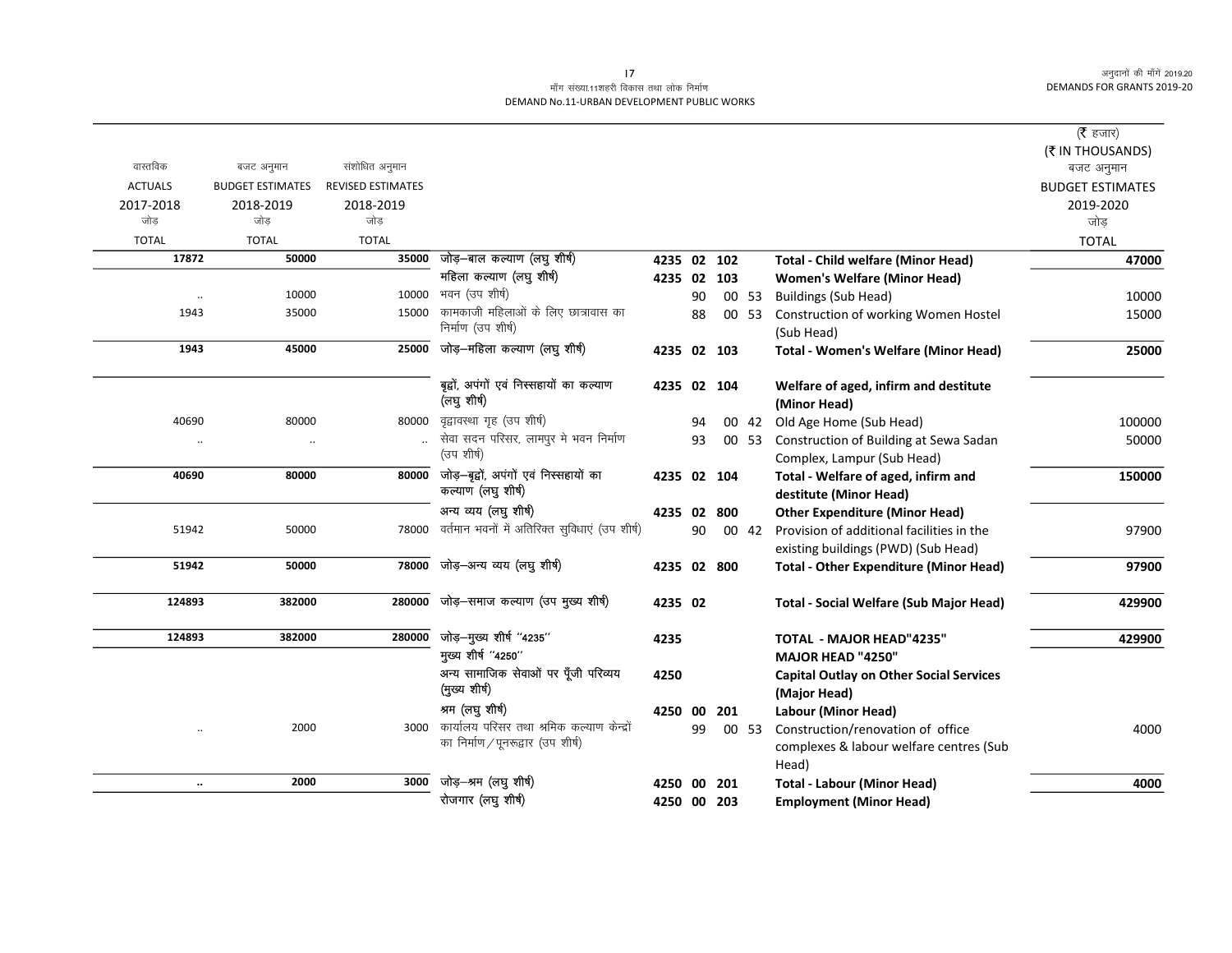## माँग संख्या.11शहरी विकास तथा लोक निर्माण DEMAND No.11-URBAN DEVELOPMENT PUBLIC WORKS

|                |                         |                          |                                              |             |    |       |                                                           | (रै हजार)               |
|----------------|-------------------------|--------------------------|----------------------------------------------|-------------|----|-------|-----------------------------------------------------------|-------------------------|
|                |                         |                          |                                              |             |    |       |                                                           | (₹ IN THOUSANDS)        |
| वास्तविक       | बजट अनुमान              | संशोधित अनुमान           |                                              |             |    |       |                                                           | बजट अनुमान              |
| <b>ACTUALS</b> | <b>BUDGET ESTIMATES</b> | <b>REVISED ESTIMATES</b> |                                              |             |    |       |                                                           | <b>BUDGET ESTIMATES</b> |
| 2017-2018      | 2018-2019               | 2018-2019                |                                              |             |    |       |                                                           | 2019-2020               |
| जोड            | जोड                     | जोड                      |                                              |             |    |       |                                                           | जोड़                    |
| <b>TOTAL</b>   | <b>TOTAL</b>            | <b>TOTAL</b>             |                                              |             |    |       |                                                           | <b>TOTAL</b>            |
| 144122         | 296000                  | 247000                   | आई. टी. आई. का निर्माण (उप शीर्ष)            |             | 96 | 00 53 | Construction of I.T.Is (Sub Head)                         | 280000                  |
| 1892           | 5000                    | 6000                     | रोजगार केन्द्रों का निर्माण (उप शीर्ष)       |             | 90 | 00 53 | <b>Construction of Employment Exchanges</b><br>(Sub Head) | 8500                    |
| 5395           | 800000                  | 700000                   | विश्व स्तरीय कौशल केन्द्र का निर्माण (उप     |             | 67 | 00 53 | <b>Construction of World Class Skill Center</b>           | 1000000                 |
|                |                         |                          | शीर्ष)                                       |             |    |       | (Sub Head)                                                |                         |
| 151409         | 1101000                 | 953000                   | जोड़-रोजगार (लघु शीर्ष)                      | 4250 00 203 |    |       | <b>Total - Employment (Minor Head)</b>                    | 1288500                 |
| 151409         | 1103000                 | 956000                   | जोड़-मुख्य शीर्ष "4250"                      | 4250        |    |       | <b>TOTAL - MAJOR HEAD"4250"</b>                           | 1292500                 |
|                |                         |                          | मुख्य शीर्ष "4405"                           |             |    |       | <b>MAJOR HEAD "4405"</b>                                  |                         |
|                |                         |                          | मत्स्य पालन पर पूँजी परिव्यय (मुख्य शीर्ष)   | 4405        |    |       | <b>Capital Outlay on Fisheries (Major Head)</b>           |                         |
|                |                         |                          | अन्तर्देशीय मत्स्य पालन (लघु शीर्ष)          | 4405 00 101 |    |       | <b>Inland Fisheries (Minor Head)</b>                      |                         |
| 1000           | 3000                    | 2000                     | दिल्ली क्षेत्र में मत्स्य पालन गतिविधियों का |             | 92 | 00 53 | Expansion & reorganisation of fishery                     | 2000                    |
|                |                         |                          | विस्तार एवं पुनर्गठन (उप शीर्ष)              |             |    |       | activities in UT of Delhi (Sub Head)                      |                         |
| 1000           | 3000                    | 2000                     | जोड़-अन्तर्देशीय मत्स्य पालन (लघु शीर्ष)     | 4405 00 101 |    |       | <b>Total - Inland Fisheries (Minor Head)</b>              | 2000                    |
| 1000           | 3000                    | 2000                     | जोड़-मुख्य शीर्ष "4405"                      | 4405        |    |       | <b>TOTAL - MAJOR HEAD"4405"</b>                           | 2000                    |
|                |                         |                          | मुख्य शीर्ष "4851"                           |             |    |       | MAJOR HEAD "4851"                                         |                         |
|                |                         |                          | ग्राम व लघु उद्योगों पर पूँजी परिव्यय (मुख्य | 4851        |    |       | <b>Capital Outlay on Village and Small</b>                |                         |
|                |                         |                          | शीर्ष)                                       |             |    |       | <b>Industries (Major Head)</b>                            |                         |
|                |                         |                          | औद्योगिक संपदा (लघु शीर्ष)                   | 4851 00 101 |    |       | <b>Industrial Estate (Minor Head)</b>                     |                         |
|                | 1000                    | 1000                     | औद्योगिक संपदा का उच्चीकरण एवं सूधार         |             | 70 | 00 42 | Upgradation and improvement industrial                    | 1000                    |
|                |                         |                          | (उप शीर्ष)                                   |             |    |       | Estates (Sub Head)                                        |                         |
| $\ldots$       | 1000                    | 1000                     | जोड़-औद्योगिक संपदा (लघु शीर्ष)              | 4851 00 101 |    |       | <b>Total - Industrial Estate (Minor Head)</b>             | 1000                    |
| $\ddotsc$      | 1000                    | 1000                     | जोड़-मुख्य शीर्ष "4851"                      | 4851        |    |       | <b>TOTAL - MAJOR HEAD"4851"</b>                           | 1000                    |
|                |                         |                          | मुख्य शीर्ष "5054"                           |             |    |       | <b>MAJOR HEAD "5054"</b>                                  |                         |
|                |                         |                          | सड़को और पुलों पर पूँजी का परिव्यय           | 5054        |    |       | Capital Outlay on Road & Bridges (Major                   |                         |
|                |                         |                          | (मुख्य शीर्ष)                                |             |    |       | Head)                                                     |                         |
|                |                         |                          | जिला और अन्य सड़के (उप मुख्य शीर्ष)          | 5054 04     |    |       | <b>District and Other Roads (Sub Major Head)</b>          |                         |
|                |                         |                          | पुल (लघु शीर्ष)                              | 5054 04 101 |    |       | <b>Bridges (Minor Head)</b>                               |                         |

#### $|8$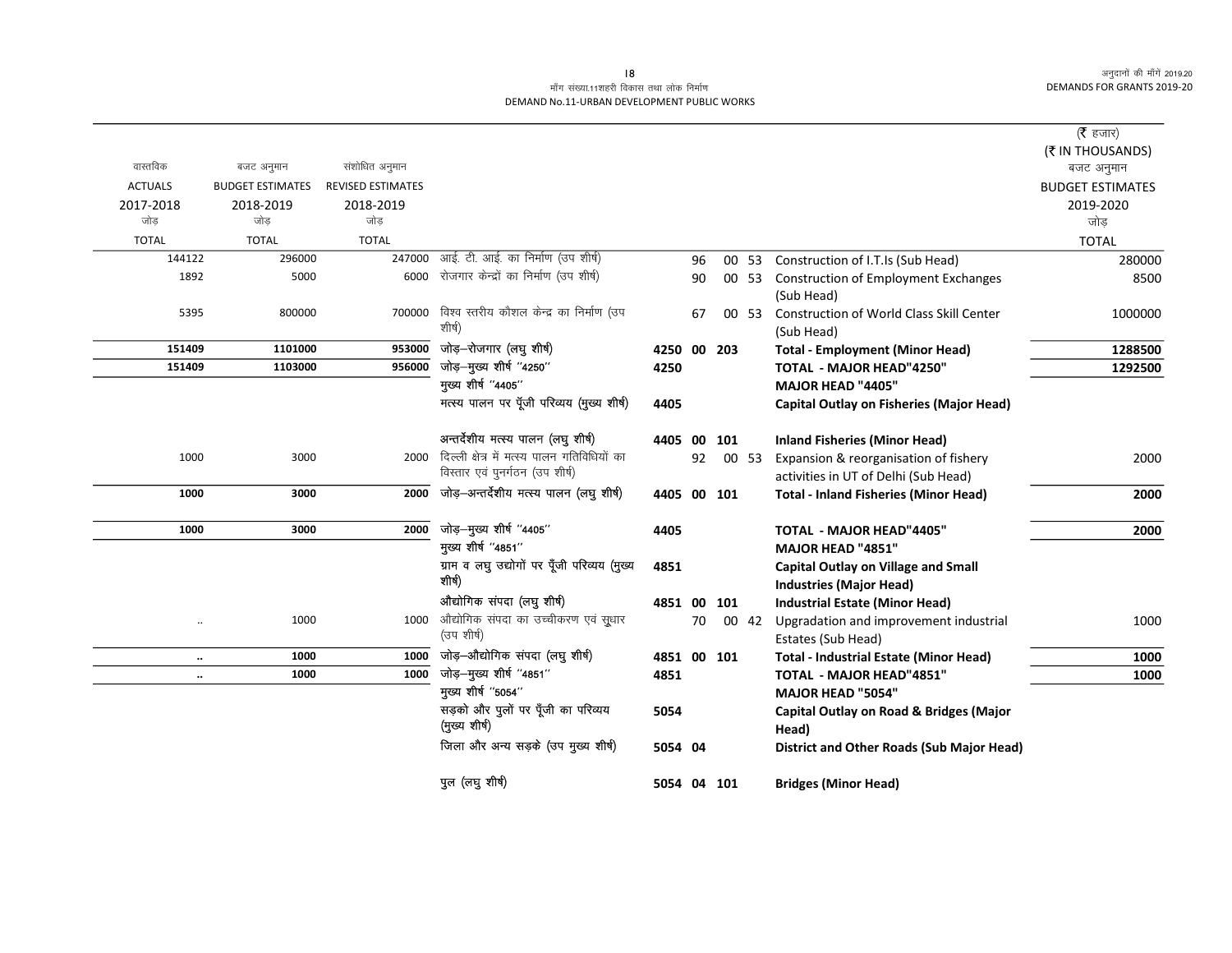### माँग संख्या.11शहरी विकास तथा लोक निर्माण DEMAND No.11-URBAN DEVELOPMENT PUBLIC WORKS

|                      |                         |                          |                                                                                                                   |    |       |                                                                                                            | ( $\bar{\tau}$ हजार)<br>(₹ IN THOUSANDS) |
|----------------------|-------------------------|--------------------------|-------------------------------------------------------------------------------------------------------------------|----|-------|------------------------------------------------------------------------------------------------------------|------------------------------------------|
| वास्तविक             | बजट अनुमान              | संशोधित अनुमान           |                                                                                                                   |    |       |                                                                                                            | बजट अनुमान                               |
| <b>ACTUALS</b>       | <b>BUDGET ESTIMATES</b> | <b>REVISED ESTIMATES</b> |                                                                                                                   |    |       |                                                                                                            | <b>BUDGET ESTIMATES</b>                  |
| 2017-2018<br>जोड     | 2018-2019<br>जोड        | 2018-2019<br>जोड         |                                                                                                                   |    |       |                                                                                                            | 2019-2020<br>जोड़                        |
| <b>TOTAL</b>         | <b>TOTAL</b>            | <b>TOTAL</b>             |                                                                                                                   |    |       |                                                                                                            | <b>TOTAL</b>                             |
| $\ddot{\phantom{a}}$ | 100                     | 10000                    | आश्रम चौक पर अंडरपास का निर्माण (उप<br>शीर्ष)                                                                     | 99 | 00 53 | Construction of Underpass at Ashram<br>chowk (Sub Head)                                                    | 500000                                   |
| 79678                | 50000                   | 50000                    | डब्ल्यू प्वाइंट और आई.टी.ओ. चौराहे पर<br>स्काई वॉक और फुटओवर ब्रिज का निर्माण<br>(उप शीर्ष)                       | 98 |       | 00 53 Construction of Skywalk and Footover<br>Bridge at W point and ITO Junction (Sub<br>Head)             | 1000                                     |
| 8297                 | 350000                  | 20000                    | करावल नगर, भजनपुरा और गगन सिनेमा<br>मंगल के बीच फ्लाईओवर / अंडरपास का<br>निर्माण (उप शीर्ष)                       | 96 | 00 53 | Construction of Flyover/underpass at<br>Karawal Nagar, Bhajanpura and Gagan<br>Cinema on Mangal (Sub Head) | 820000                                   |
| $\ddot{\phantom{a}}$ | 10000                   | 10000                    | मजनूं का टीला और मैटकॉफ हॉउस बाहरी<br>रिंग रोड पर फ्लाईओवर (उप शीर्ष)                                             | 95 | 00 53 | Flyover at Majnu ka Tilla and Metcalf House<br>on Outer Ring Road (Sub Head)                               | 400000                                   |
| 1888                 | 50000                   | 5000                     | पूर्व पश्चिम कॉरिडोर (उप शीर्ष)                                                                                   | 94 | 00 53 | East-West Carridor (Sub Head)                                                                              | 20000                                    |
| 4000                 | 50000                   | 5000                     | उत्तर दक्षिण कॉरिडोर (उप शीर्ष)                                                                                   | 93 | 00 53 | North-South Corridor (Sub Head)                                                                            | 20000                                    |
| 1343126              | 1750000                 | 1750000                  | बारापुला नाला, फेस 3 के एलिवेटेड कॉरिडोर<br>का निर्माण (उप शीर्ष)                                                 | 92 | 00 53 | <b>Construction of Elevated Corridor Barapulla</b><br>Nallah Ph-III (Sub Head)                             | 1300000                                  |
| 49998                | 10000                   | 10000                    | आधा फ्लाईओवर का निर्माण (उप शीर्ष)                                                                                | 91 |       | 00 53 Construction of Half Flyovers (Sub Head)                                                             | 50000                                    |
| 799995               | 850000                  | 1100000                  | आई.आई.टी से राष्ट्रीय राजमार्ग 8, पार्ट-ए<br>और पार्ट–बी के लिए बाहरी रिंग रोड के<br>कॉरिडोर में सुधार (उप शीर्ष) | 90 |       | 00 53 Corridor improvement of Outer Ring Road<br>from IIT to NH-8 Part-A & Part-B (Sub Head)               | 900000                                   |
|                      | 99900                   | 97100                    | ओ.आर.आर. गोपालपुर रेड लाइट - जगतपुर<br>ब्रिज पर आधे अंडरपास का निर्माण (उप शीर्ष)                                 | 89 | 00 53 | Construction of Half Underpass on ORR at<br>Gopalpur Red Light - Jagatpur Bridge (Sub<br>Head)             | 300000                                   |
|                      | 100000                  | 20000                    | बसई दारापुर में नजफगढ़ नाले पर पूरी<br>पंक्ति को ढकने के लिए पुल का चौड़ीकरण<br>(उप शीर्ष)                        | 88 | 00 53 | Widening of Bridge on Najafgarh Drain at<br>Basai Darapur to cover the complete ROW<br>(Sub Head)          | 200000                                   |
|                      | 100000                  |                          | 100 नांगलोई में राष्ट्रीय राजमार्ग-10 पर<br>नजफगढ़ नाले पर पुलों का चौड़ीकरण (उप<br>शीर्ष)                        | 87 | 00 53 | Widening of Bridges on Najafgarh Drain at<br>NH-10 at Nangloi (Sub Head)                                   | 100000                                   |
|                      | 200000                  | 20000                    | रामपुरा, त्रिनगर/इंदरलोक और करमपुरा,<br>दिल्ली में राष्ट्रीय राजमार्ग-10 पर पुलों का<br>चौड़ीकरण (उप शीर्ष)       | 86 | 00 53 | Widening of Bridges on NH-10 at Rampura,<br>TriNagar/Inderlok and Karampura, Delhi<br>(Sub Head)           | 400000                                   |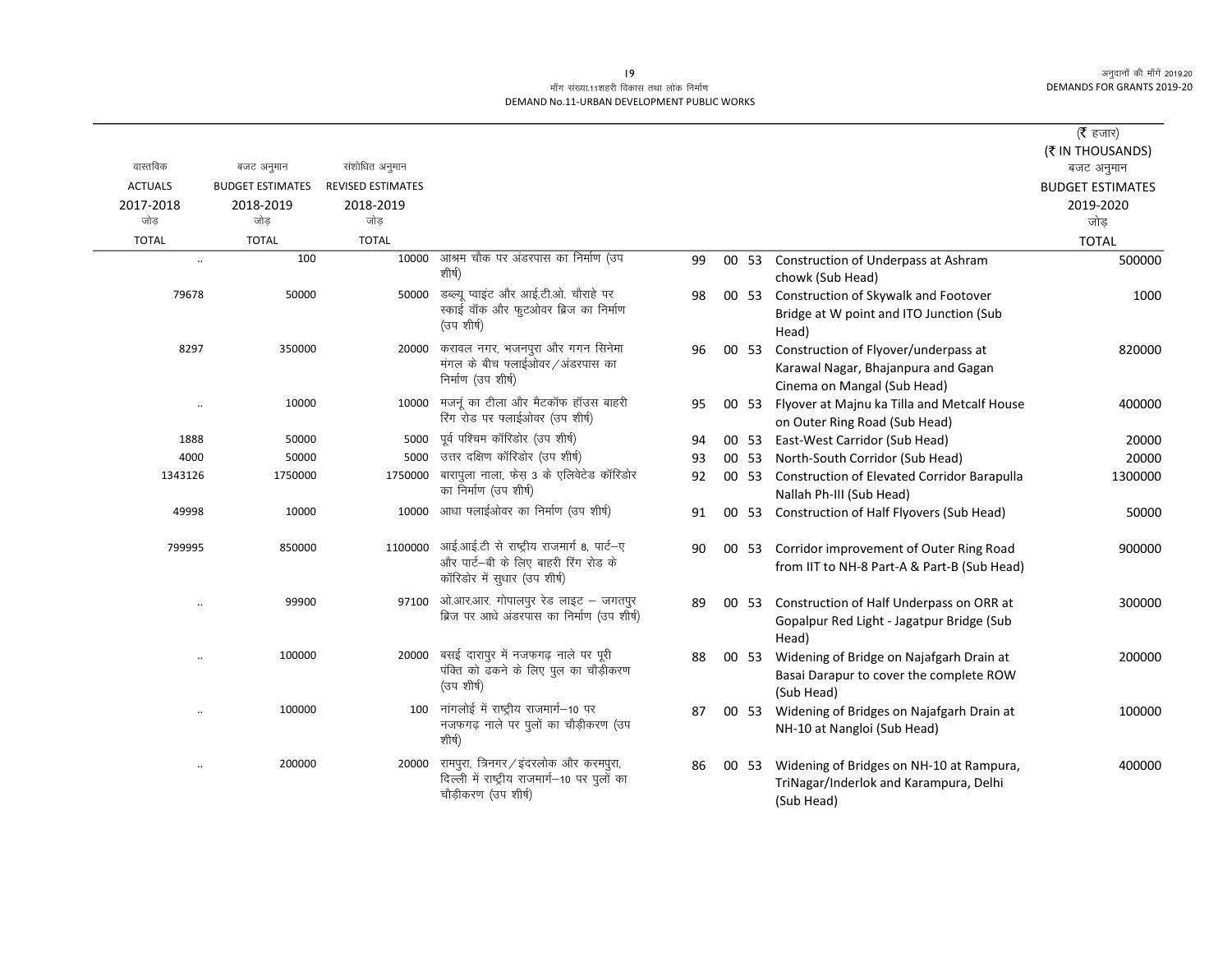# माँग संख्या.11शहरी विकास तथा लोक निर्माण DEMAND No.11-URBAN DEVELOPMENT PUBLIC WORKS

|                |                         |                          |                                                                                                                                             |             |    |     |       |                                                                                                                                                              | ( $\bar{\tau}$ हजार)    |
|----------------|-------------------------|--------------------------|---------------------------------------------------------------------------------------------------------------------------------------------|-------------|----|-----|-------|--------------------------------------------------------------------------------------------------------------------------------------------------------------|-------------------------|
|                |                         |                          |                                                                                                                                             |             |    |     |       |                                                                                                                                                              | (₹ IN THOUSANDS)        |
| वास्तविक       | बजट अनुमान              | संशोधित अनुमान           |                                                                                                                                             |             |    |     |       |                                                                                                                                                              | बजट अनुमान              |
| <b>ACTUALS</b> | <b>BUDGET ESTIMATES</b> | <b>REVISED ESTIMATES</b> |                                                                                                                                             |             |    |     |       |                                                                                                                                                              | <b>BUDGET ESTIMATES</b> |
| 2017-2018      | 2018-2019               | 2018-2019                |                                                                                                                                             |             |    |     |       |                                                                                                                                                              | 2019-2020               |
| जोड            | जोड                     | जोड़                     |                                                                                                                                             |             |    |     |       |                                                                                                                                                              | जोड                     |
| <b>TOTAL</b>   | <b>TOTAL</b>            | <b>TOTAL</b>             |                                                                                                                                             |             |    |     |       |                                                                                                                                                              | <b>TOTAL</b>            |
|                | 250000<br>$\ddotsc$     | 180000                   | पुलों और फ्लाईओवरों की मरम्मत एवं<br>पुनर्वास (उप शीर्ष)                                                                                    |             | 85 |     |       | 00 53 Repair & Rehabilitation of Bridges &<br>Flyovers (Sub Head)                                                                                            | 150000                  |
|                |                         | 5000                     | खजूरी खास में अंडरपास का निर्माण (उप<br>शीर्ष)                                                                                              |             | 84 |     |       | 00 53 Construction of Underpass at Khajuri<br>Chowk (Sub Head)                                                                                               | 200000                  |
|                |                         | 100000                   | शास्त्री पार्क एवं सीलमपुर चौराहों पर<br>फ्लाईओवरों का निर्माण (उप शीर्ष)                                                                   |             | 83 |     |       | 00 53 Construction of Flyover at Shastri Park<br>Intersection and Seelampur (Sub Head)                                                                       | 1000000                 |
|                |                         | 1000                     | आश्रम फ्लाईओवर का डीएनडी फ्लाईओवर<br>तक विस्तार (उप शीर्ष)                                                                                  |             | 82 |     | 00 53 | Extension of Flyover from Aashram Flyover<br>to DND Flyover (Sub Head)                                                                                       | 300000                  |
|                |                         | 119800                   | नंद नगरी, दिल्ली के निकट सड़क संख्या 68<br>पर आरओबी एवं आरयूबी रेलवे क्रॉसिंग का<br>निर्माण (उप शीर्ष)                                      |             | 81 |     | 00 53 | Construction of ROB & RUB railway level<br>crossing at Road no.68 near Nandnagri<br>Delhi (Sub Head)                                                         |                         |
|                | $\ddot{\phantom{0}}$    | 7500                     | वज़ीराबाद, दिल्ली स्थित मौजूदा पुल पर<br>यमुना नदी के नीचे की ओर पहुँचने के लिए<br>पुल एवं पहुँच रोड का निर्माण (उप शीर्ष)                  |             | 80 |     | 00 53 | Construction of Bridge and its approaches<br>over River Yamuna downstream of existing<br>bridge at Wazirabad Delhi (Sub Head)                                | 30000                   |
|                | $\ddotsc$               | 10000                    | आनंद विहार आरओबी से अप्सरा बार्डर<br>आरओबी के बीच सड़क संख्या 56 पर ग्रेड<br>विभाजक / फ्लाईओवर का निर्माण (उप शीर्ष)                        |             | 79 |     | 00 53 | Construction of Grade Separater/ Flyover at<br>Road no.56 from Anand Vihar ROB to<br>Apsara Border ROB Delhi (Sub Head)                                      | 50000                   |
|                |                         |                          | इंटीग्रेटेड कॉरिडोर (1) डीएनडी चौराहे से<br>भैरों मार्ग जंक्शन तक रिंग रोड (2) मोदी<br>मिल फ्लाईओतर से आईआईटी गेट तक रिंग<br>रोड (उप शीर्ष) |             | 78 |     | 00 53 | Integrated corridor (i) Ring Road from DND<br>intersection to Bhairon Marg Junction (ii)<br>Outer Ring Road from Modi Mill flyover to<br>IIT Gate (Sub Head) | 100000                  |
|                |                         |                          | फुट ओवर ब्रिज का निर्माण (उप शीर्ष)                                                                                                         |             | 77 |     | 00 53 | Construction of Foot Over Bridges (Sub<br>Head)                                                                                                              | 294000                  |
| 2286982        | 3870000                 | 3520500                  | जोड़-पुल (लघु शीर्ष)                                                                                                                        | 5054 04 101 |    |     |       | <b>Total - Bridges (Minor Head)</b>                                                                                                                          | 7135000                 |
|                |                         |                          | सड़क कार्य (लघु शीर्ष)                                                                                                                      | 5054 04     |    | 337 |       | <b>Road Works (Minor Head)</b>                                                                                                                               |                         |
|                | 10000                   |                          | आई.एस.बी.टी. के लिए शालीमार बाईपास से                                                                                                       |             | 98 |     | 00 53 | Improvement of Ring Road from Salimgarh                                                                                                                      |                         |
|                |                         |                          | रिंग रोड का सुधार (उप शीर्ष)                                                                                                                |             |    |     |       | bypass to ISBT (Sub Head)                                                                                                                                    |                         |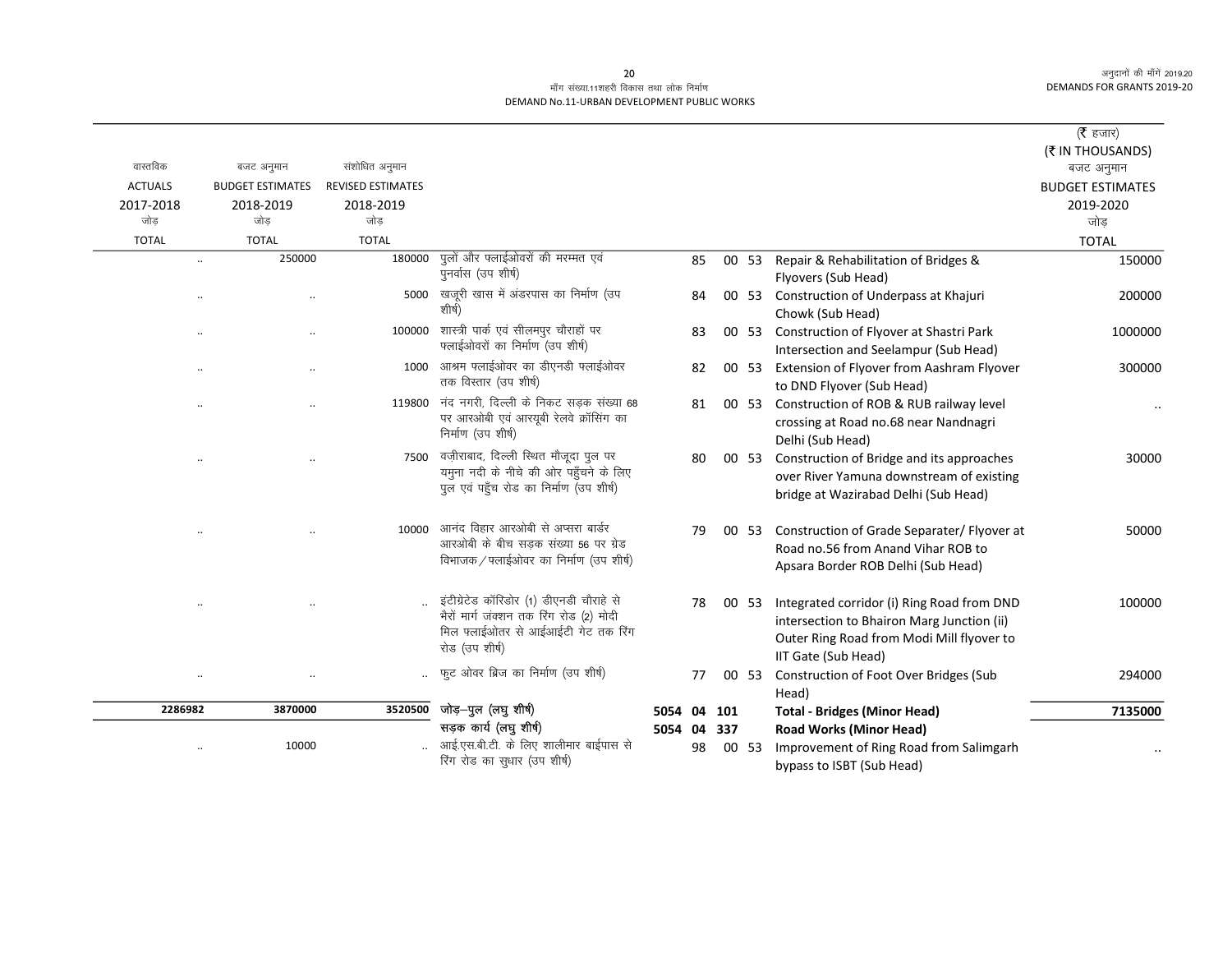# माँग संख्या.11शहरी विकास तथा लोक निर्माण DEMAND No.11-URBAN DEVELOPMENT PUBLIC WORKS

| 3563847          | 5060000                 | 4280100                  | जोड़-सड़क कार्य (लघु शीर्ष)<br>अन्य व्यय (लघु शीर्ष)                                                                           | 5054 04 337<br>5054 04 800 |    |       | <b>Total - Road Works (Minor Head)</b><br><b>Other Expenditure (Minor Head)</b>                                           | 3410000                        |
|------------------|-------------------------|--------------------------|--------------------------------------------------------------------------------------------------------------------------------|----------------------------|----|-------|---------------------------------------------------------------------------------------------------------------------------|--------------------------------|
|                  |                         |                          |                                                                                                                                |                            |    |       |                                                                                                                           |                                |
|                  | 2000000                 | 10000                    | पी.डब्ल्यू.डी. रोड का भूदृश्य निर्माण (उप शीर्ष)                                                                               |                            | 88 | 00 53 | Land Scaping of PWD Roads (Sub Head)                                                                                      | 100000                         |
|                  | 150000<br>$\ddotsc$     | 100                      | सबवे का निर्माण (उप शीर्ष)                                                                                                     |                            | 89 | 00 53 | Construction of Subways (Sub Head)                                                                                        | 10000                          |
|                  | 10000                   |                          | वजीराबाद के डी.एन.डी. फ्लाईओवर तक रिंग<br>रोड के साथ नया बाइपास रोड (उप शीर्ष)                                                 |                            | 90 | 00 53 | New Bypass Road along Ring Road from<br>Wazirabad to DND Flyover (Sub Head)                                               | 50000                          |
|                  | 50000                   |                          | बवाना से इंदरलोक तक हरियाणा नहर के<br>साथ नया संपर्क (उप शीर्ष)                                                                |                            | 91 | 00 53 | New Connectivity along Haryana Canal<br>from Bawana to Inderlok (Sub Head)                                                | 10000                          |
|                  | 10000<br>$\cdot$ .      |                          | काकरोला मोड़ से वज़ीराबाद के बीच<br>नजफगढ़ नाले के ऊपर ऐलीवेटेड सड़क का<br>निर्माण (उप शीर्ष)                                  |                            | 92 | 00 53 | Construction of evevated Road over<br>Najafgarh Drain from Kakrola More to<br>Wazirabad (Sub Head)                        | 10000                          |
|                  | 10000<br>$\ddotsc$      |                          | घांसा रेगुलेटर से द्वारका मोड़ तक नाला<br>संख्या 8 (नजफगढ़ नाला) के साथ चार लेन<br>का निर्माण (उप शीर्ष)                       |                            | 93 | 00 53 | Construction of four Lane along bank of<br>Drain No.8 (Najafgarh Drain) from Dhansa<br>Regulator to Dwarka Mor (Sub Head) | 50000                          |
| 1219561          | 1000000                 | 1951000                  | पी.डब्ल्यू.डी. की सड़कों (आर.ओ.डब्ल्यू 30 के<br>कम वाली सडकों) का<br>सुदृढ़ीकरण / पुर्ननिर्माण / सूक्ष्म निर्माण (उप<br>शीर्ष) |                            | 94 | 00 53 | Strengthening/Resurfacing/Micro Surfacing<br>of PWD Roads (Road with ROW<30 Mtrs)<br>(Sub Head)                           | 1500000                        |
| 1314349          | 1000000                 | 1484000                  | पी.डब्ल्यू.डी. की सड़कों (रोहिणीय सड़कों)<br>का सुदृढ़ीकरण / पुर्ननिर्माण / सूक्ष्म निर्माण<br>(उप शीर्ष)                      |                            | 95 |       | 00 53 Strengthening/Resurfacing/Micro Surfacing<br>of PWD Roads (ARTERIAL ROADS) (Sub<br>Head)                            | 1000000                        |
| 833061           | 500000                  | 679000                   | पी.डब्ल्यू.डी. की सड़कों (आर.आर. एवं ओ.आर.<br>आर) का सुदृढ़ीकरण / पुर्ननिर्माण / सूक्ष्म<br>निर्माण (उप शीर्ष)                 |                            | 96 |       | 00 53 Strengthening/Resurfacing/Micro Surfacing<br>of PWD Roads (RR & ORR) (Sub Head)                                     | 600000                         |
| 196876           | 320000                  | 156000                   | पी.डब्ल्यू.डी. की सड़कों (राष्ट्रीय राजमार्ग)<br>का सुदृढ़ीकरण / पुर्ननिर्माण / सूक्ष्म निर्माण<br>(उप शीर्ष)                  |                            | 97 |       | 00 53 Strengthening/Resurfacing/Micro Surfacing<br>of PWD Roads (NH) (Sub Head)                                           | 80000                          |
| <b>TOTAL</b>     | <b>TOTAL</b>            | <b>TOTAL</b>             |                                                                                                                                |                            |    |       |                                                                                                                           | <b>TOTAL</b>                   |
| 2017-2018<br>जोड | 2018-2019<br>जोड़       | 2018-2019<br>जोड         |                                                                                                                                |                            |    |       |                                                                                                                           | 2019-2020<br>जोड़              |
| <b>ACTUALS</b>   | <b>BUDGET ESTIMATES</b> | <b>REVISED ESTIMATES</b> |                                                                                                                                |                            |    |       |                                                                                                                           | <b>BUDGET ESTIMATES</b>        |
| वास्तविक         | बजट अनुमान              | संशोधित अनुमान           |                                                                                                                                |                            |    |       |                                                                                                                           | (₹ IN THOUSANDS)<br>बजट अनुमान |
|                  |                         |                          |                                                                                                                                |                            |    |       |                                                                                                                           |                                |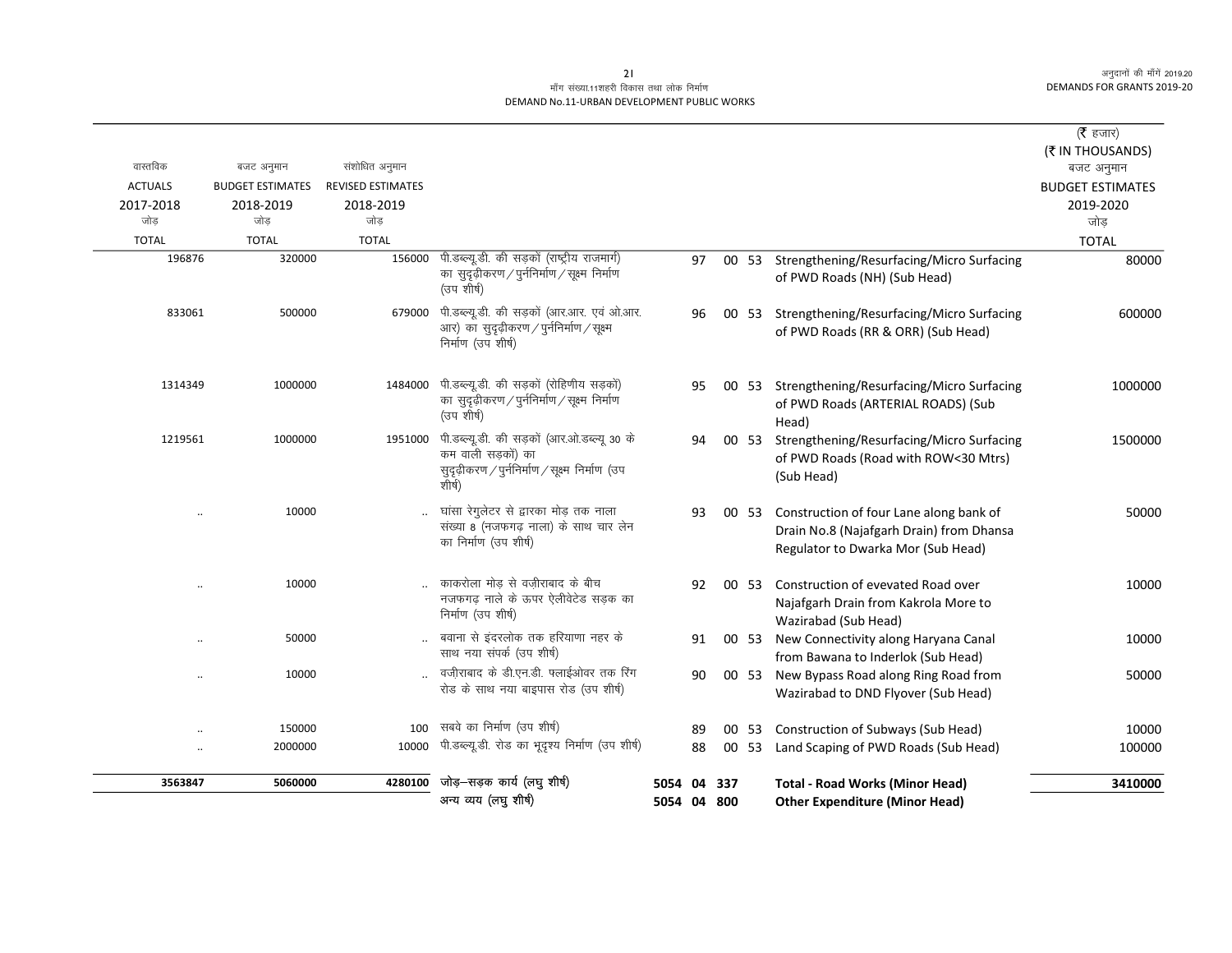# माँग संख्या.11शहरी विकास तथा लोक निर्माण DEMAND No.11-URBAN DEVELOPMENT PUBLIC WORKS

|                  |                                       |                          |                                                      |             |    |       |                                                                      | ( <b>रै</b> हजार)       |
|------------------|---------------------------------------|--------------------------|------------------------------------------------------|-------------|----|-------|----------------------------------------------------------------------|-------------------------|
| वास्तविक         |                                       | संशोधित अनुमान           |                                                      |             |    |       |                                                                      | (₹ IN THOUSANDS)        |
| <b>ACTUALS</b>   | बजट अनुमान<br><b>BUDGET ESTIMATES</b> | <b>REVISED ESTIMATES</b> |                                                      |             |    |       |                                                                      | बजट अनुमान              |
|                  |                                       |                          |                                                      |             |    |       |                                                                      | <b>BUDGET ESTIMATES</b> |
| 2017-2018<br>जोड | 2018-2019<br>जोड                      | 2018-2019<br>जोड         |                                                      |             |    |       |                                                                      | 2019-2020<br>जोड        |
| <b>TOTAL</b>     | <b>TOTAL</b>                          | <b>TOTAL</b>             |                                                      |             |    |       |                                                                      |                         |
|                  |                                       |                          | सड़कों और पुलों का निर्माण (उप शीर्ष)                |             |    |       |                                                                      | <b>TOTAL</b>            |
|                  |                                       |                          |                                                      |             | 99 |       | 00 42 Construction of Roads and Bridges (Sub                         |                         |
| 1536183          | 1736000                               | 1137700                  | स्वीकृत                                              |             |    |       | Head)                                                                |                         |
|                  |                                       |                          | भारित                                                |             |    |       | Voted                                                                | 521000                  |
| $\ddotsc$        | $\ddotsc$<br>100000                   |                          | केन्द्रीय सड़क निधि योजना (उप शीर्ष)                 |             |    |       | Charged                                                              |                         |
| $\ddotsc$        |                                       | 170000                   | जवाहर लाल नेहरू राष्ट्रीय शहरी नवीकरण                |             | 89 |       | 00 42 CRF Scheme (Sub Head)                                          | 50000                   |
| 409911           | 250000                                |                          | परियोजना (उप शीर्ष)                                  |             | 88 |       | 00 53 Jawahar Lal Nehru National Urban Renewal<br>Mission (Sub Head) | 100000                  |
| 1360000          | 1000000                               | 1272700                  | जे.एन.एन.यू.आर.एम. के तहत दि.प.एवं प.वि.नि.          |             | 87 |       | 00 53 Construction of roads & bridges through                        | 110000                  |
|                  |                                       |                          | के द्वारा सडकों व पुलों का निर्माण (उप<br>शीर्ष)     |             |    |       | DT&TDC under JNNURM (Sub Head)                                       |                         |
| 9781             | 190000                                | 100000                   | लो.नि.वि.की सड.कों की स्ट्रीट स्केपिंग (उप<br>शीर्ष) |             | 84 |       | 00 53 Streetscaping of PWD Roads (Sub Head)                          | 1000000                 |
| $\ddotsc$        | 200000                                | 5000                     | एल.ई.डी.स्कीन के प्रावधान (उप शीर्ष)                 |             | 82 | 00 53 | Provision of LED screens (Sub Head)                                  | 100000                  |
| 246              | 2500000                               | 400000                   | सी.सी.टी.वी. कैमरे (उप शीर्ष)                        |             | 81 | 00 53 | Installation of CCTV Cameras (Sub Head)                              | 5000000                 |
| 47936            | 4000                                  | 24000                    | अंधेरे स्थान पर स्ट्रीट लाईट (उप शीर्ष)              |             | 80 | 00 53 | Installation of Streetlights on dark spots                           | 24000                   |
|                  |                                       |                          |                                                      |             |    |       | (Sub Head)                                                           |                         |
|                  | 1000000                               | 50000                    | वाई.फाई. दिल्ली (उप शीर्ष)                           |             | 79 | 00 53 | Wi-Fi Delhi (Sub Head)                                               | 1500000                 |
| 3364057          | 6980000                               | 3159400                  | जोड़-अन्य व्यय (लघु शीर्ष)                           | 5054 04 800 |    |       | <b>Total - Other Expenditure (Minor Head)</b>                        | 8405000                 |
| 3364057          | 6980000                               | 3159400                  | स्वीकृत                                              |             |    |       | Voted                                                                | 8405000                 |
|                  | $\ddotsc$                             |                          | भारित                                                |             |    |       | Charged                                                              |                         |
| 9214886          | 15910000                              | 10960000                 | जोड़-जिला और अन्य सड़के (उप मुख्य                    | 5054 04     |    |       | <b>Total - District and Other roads (Sub Major</b>                   | 18950000                |
|                  |                                       |                          | शीर्ष)                                               |             |    |       | Head)                                                                |                         |
| 9214886          | 15910000                              | 10960000                 | स्वीकृत                                              |             |    |       | Voted                                                                | 18950000                |
|                  | $\ddot{\phantom{a}}$                  |                          | भारित                                                |             |    |       | Charged                                                              | $\cdot\cdot$            |
| 9214886          | 15910000                              | 10960000                 | जोड़-मुख्य शीर्ष "5054"                              | 5054        |    |       | <b>TOTAL - MAJOR HEAD"5054"</b>                                      | 18950000                |
| 9214886          | 15910000                              | 10960000                 | स्वीकृत                                              |             |    |       | Voted                                                                | 18950000                |
|                  |                                       |                          | भारित                                                |             |    |       | Charged                                                              | $\bullet\bullet$        |
|                  |                                       |                          | मुख्य शीर्ष "5475"                                   |             |    |       | <b>MAJOR HEAD "5475"</b>                                             |                         |